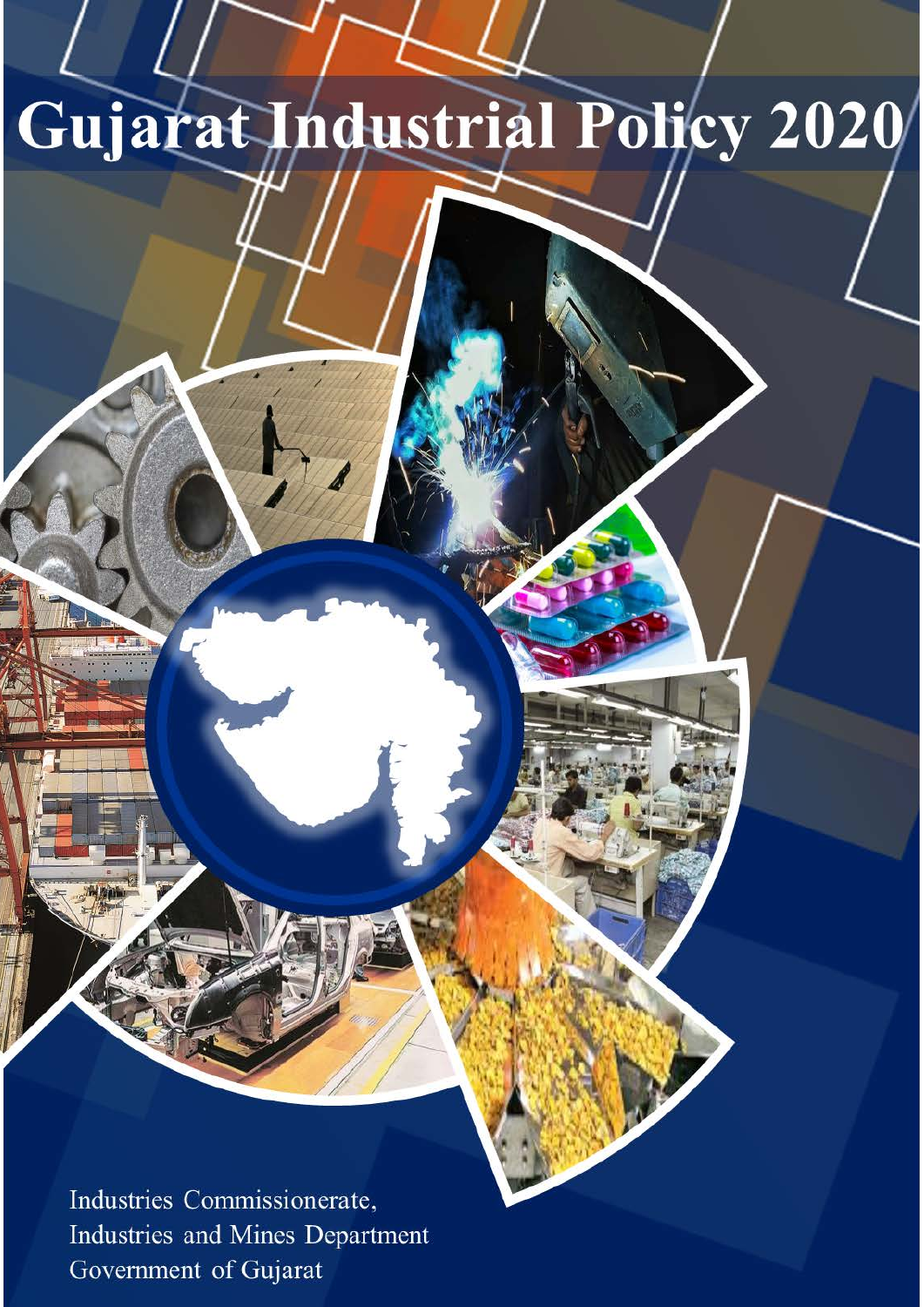## **Contents**

**The Contract of Street** 

| 1.  |                                                                                        |  |  |  |
|-----|----------------------------------------------------------------------------------------|--|--|--|
| 2.  |                                                                                        |  |  |  |
|     |                                                                                        |  |  |  |
|     |                                                                                        |  |  |  |
| 3.  |                                                                                        |  |  |  |
| 4.  |                                                                                        |  |  |  |
| 5.  |                                                                                        |  |  |  |
| 6.  |                                                                                        |  |  |  |
| 7.  |                                                                                        |  |  |  |
| 8.  |                                                                                        |  |  |  |
| 9.  |                                                                                        |  |  |  |
| 10. |                                                                                        |  |  |  |
| 11. |                                                                                        |  |  |  |
| 12. |                                                                                        |  |  |  |
| 13. |                                                                                        |  |  |  |
| 14. |                                                                                        |  |  |  |
| 15. |                                                                                        |  |  |  |
| 16. |                                                                                        |  |  |  |
| 17. |                                                                                        |  |  |  |
| 18. |                                                                                        |  |  |  |
| 19. |                                                                                        |  |  |  |
| 20. | Support for Environmental Infrastructure & Initiatives for Sustainable Development  19 |  |  |  |
| 21. |                                                                                        |  |  |  |
| 22. |                                                                                        |  |  |  |
| 23. |                                                                                        |  |  |  |
| 24. |                                                                                        |  |  |  |

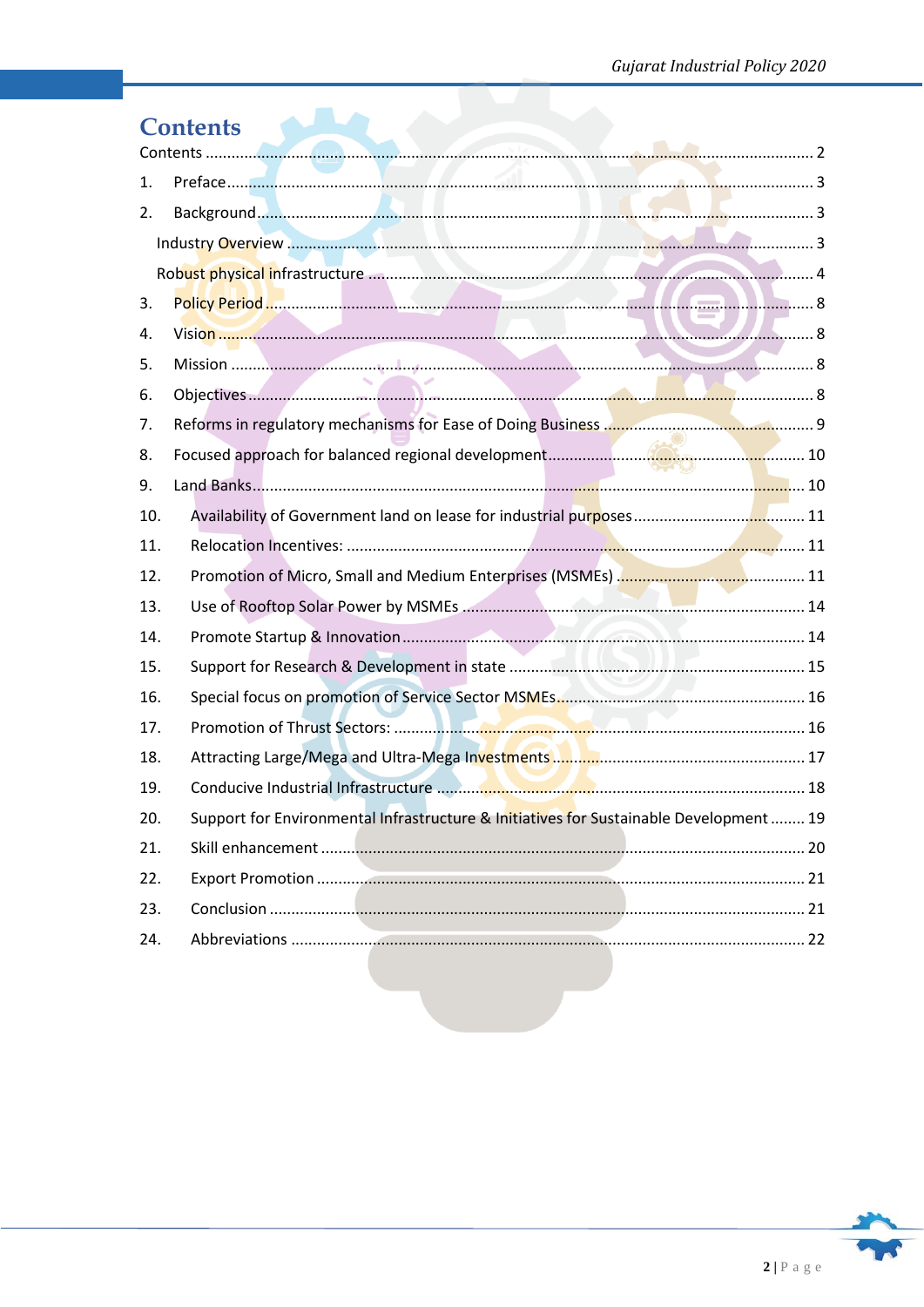#### **1. Preface**

Gujarat is the most industrialized state in India and has been recognized nationally and globally for offering conducive business ecosystem that is supported by ease of doing business and state-of-the-art infrastructure. The state has witnessed unprecedented growth in terms of investments, both FDI and domestic. With a vision to give additional thrust to "Atmanirbhar Bharat", the New Gujarat Industrial Policy 2020 is being introduced with added focus on key thrust sectors, strengthening integrated value chains, innovation and research. Besides this, the Gujarat Industrial Policy has provisions to promote industries focusing to adopt **sustainable &** cleaner manufacturing and innovative **Industry 4.0** practices. It also lays objective to encourage entrepreneurship and strengthen **MSMEs** and facilitate cluster development.

#### **2. Background Industry Overview**

Gujarat is India's most industrialized and urbanized state. With roughly 6% of India's geographical area and 5% of its population, the state accounts for almost 8% of India's Gross Domestic Product (GDP). As per the Annual Survey of Industries (ASI) 2017-18, Gujarat stood first in India in terms of Industrial Output with ~17% of India's output.1 Gujarat contributes over 20% of India's exports2 and Gujarat's ports handle over 40% of India's cargo.

Additionally, Gujarat stands  $1<sup>st</sup>$  in terms of nos. of IEMs filed & actual investment reported for 2019. Gujarat had ~51% share (1st Rank in India) of IEMs filed in India in terms of value with a proposed investment of USD 49 billion in 2019 as per the data released by DPIIT. Gujarat recorded a growth of 333% over previous year in proposed investments in 2019.3

Gujarat received FDI worth USD 15.6 bn. between April 2015 – March 2020. In FY 2019-20; Gujarat saw highest national increment of 240% in FDI inflows from previous year. With this, the FDI growth in Gujarat is 60 times that of the growth in rest of India.

This can be attributed to Gujarat's policy driven business ecosystem. The increasing investments are also a testimony of state's conducive business environment. Over the last four years, more than twenty sector specific policies were announced by the State Government. These policies focused predominantly on enhancing the industrial ecosystem and on promoting R&D and innovation.

Gujarat has established itself as a manufacturing powerhouse for sectors such as auto & auto components, chemicals & petrochemicals, drugs & pharmaceuticals, cement, textiles, engineering, gems & jewelry and ceramics. The state is home to some of the world's largest companies including 100+ Fortune 500 companies. MSMEs form an integral part of the entire supply chain of these large companies in



<sup>1</sup> http://www.csoisw.gov.in;

<sup>&</sup>lt;sup>2</sup> DGCIS

<sup>3</sup> DPIIT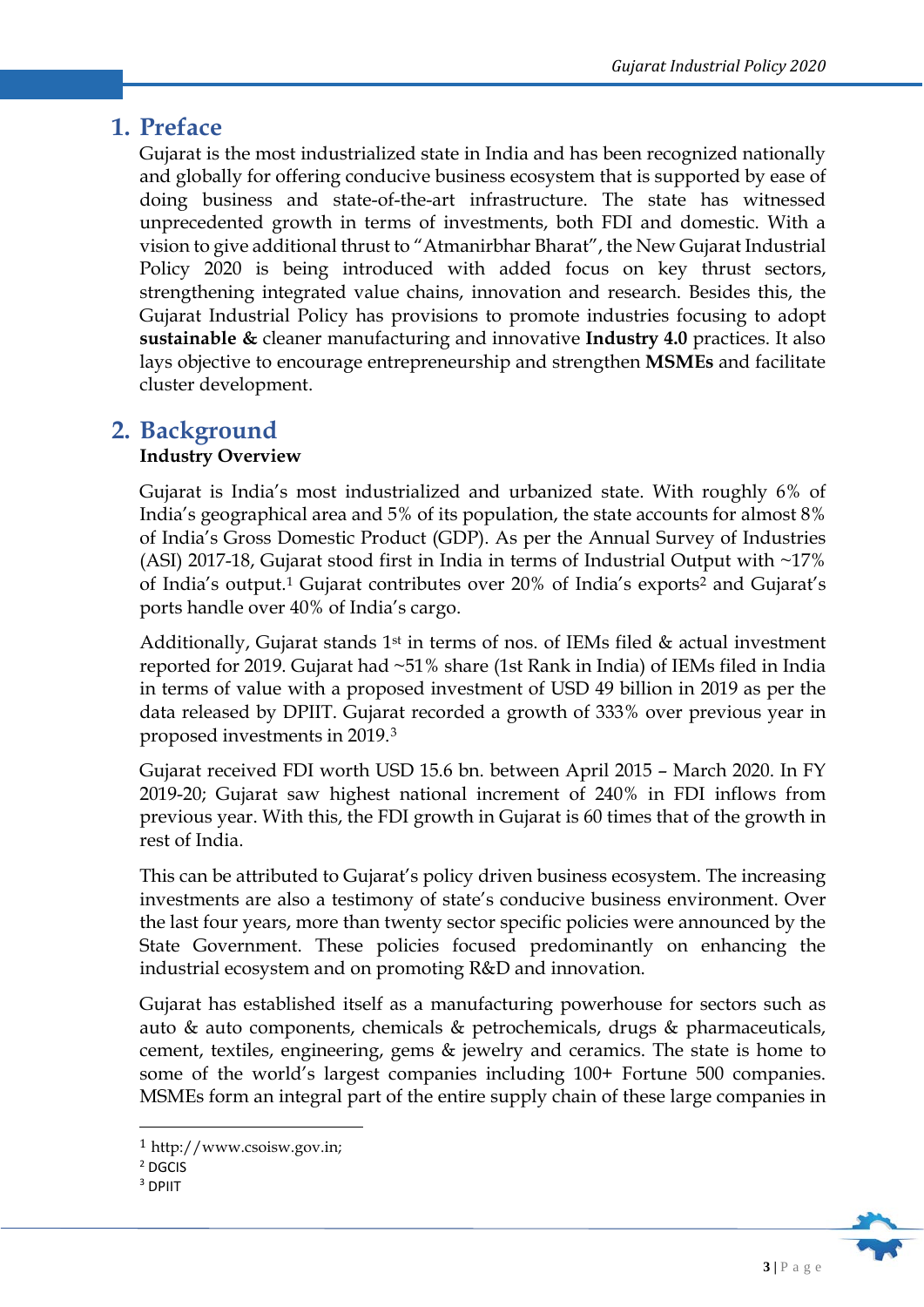the state. They act as ancillary units to large industries contributing significantly to the industrial development of the state. There are over 100 MSMEs multiproduct activity clusters spread across the state. The number of MSMEs in Gujarat grew by 60% from 2014-2015 and currently, Gujarat is home to over 3.5 million MSMEs which are a major source of employment.

'Make in India' initiative launched by Government of India aims at enhancing manufacturing through investment, innovation and best-in-class infrastructure. Gujarat has been successfully contributing to the initiative's objective of transforming India into a global design and manufacturing hub supported by conducive infrastructure and ease of doing business. The State Government has also introduced notable reforms in order to create a conducive business environment in the state.

The initiative ZED (Zero Defect in Manufacturing and Zero Effect to Environment) was launched to enhance the quality of the manufactured goods with the end goal of positioning India as the "World's Manufacturing Hub". Gujarat's manufacturing sector has imbibed ZED as a core pillar which has supported the Gujarat MSMEs carve a niche for themselves in the global supply chain.

In terms of Startups, Gujarat has emerged as an important startup hub at a national level. The state has been recognized as **Best Performer State in State Startup Ranking by DPIIT** in 2018. According to NASSCOM, around 150 startups were founded in emerging hubs between 2014 to 2019 and **43% of the funded startups were launched in Ahmedabad**.

Gujarat has implemented several reforms for improving and easing the environment for doing business. The State Government is continuously implementing reforms to further improve its "Ease of doing business" quotient. Key recent reforms include The Gujarat Single Window Clearance Act 2017 and the Gujarat MSME Act 2019. The Industrial Policy 2020 has been drafted with this agenda at its core and the policy aims to further ease the regulatory mechanism and procedure by strengthening the helpdesks, dissemination of information and a strong mechanism to collect investor feedback.

#### **Robust physical infrastructure**

Besides being strategically located on the western coast of India, Gujarat's main value proposition to the industries is its world class infrastructure. The robust infrastructure includes a wide network of connectivity and utility till the last mile. The state provides industries with:

- 1,57,470 km roads which includes National Highways, State Highway and District Roads
- Power surplus state, providing round the clock three-phase uninterrupted quality power  $\&$  > 30 GW installed power generation capacity providing 24x7 un-interrupted supply
- 49 large ports including 1 major port and 48 non-major ports
- 17 operational airports and airstrips with 2 International airports

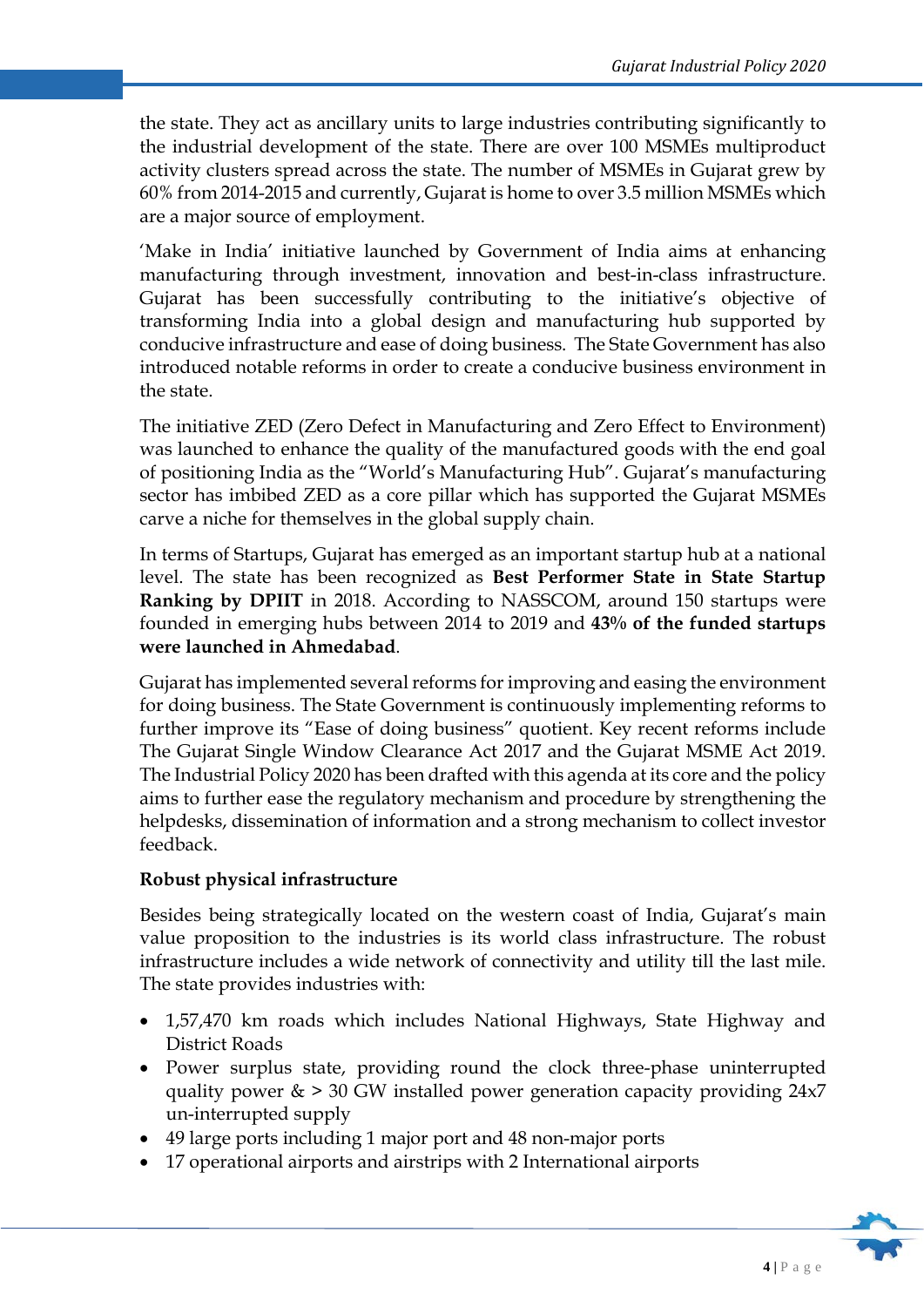• 2600 km state-wide Integrated Gas Grid

In addition to these, the state's next wave of growth will be driven by mega industrial infrastructure projects, such as:

#### **(1) Delhi - Mumbai Industrial Corridor (DMIC)**

Delhi - Mumbai Industrial Corridor is one of the world's largest infrastructure projects by Govt. of India with an estimated investment of USD 90 billion (~INR 6.4 lakh crore). It is planned as a high-tech industrial zone spread across six states over a 1,500 km long Western Dedicated Freight Corridor (DFC) which serves as its backbone. Around 36% of the DMIC will pass through Gujarat. 6 of the 24 industrial nodes identified across the DMIC will be in Gujarat. They are enumerated below:4

- a) Ahmedabad-Dholera Investment Region
- b) Vadodara-Ankleshwar Industrial Area
- c) Palanpur-Mehsana Industrial Area
- d) Bharuch-Dahej PCPIR and Investment Region
- e) Surat-Hazira, Industrial Area
- f) Valsad-Umbergaon Industrial Area

Development of Greenfield ports, augmentation of existing industrial estates, establishment of sector specific manufacturing and services hubs and investment in power projects are some of the key initiatives being planned in the DMIC & DFC influence zone.

#### **(2) Dholera Special Investment Region (D-SIR)**

Dholera SIR in Gujarat is India's largest greenfield industrial investment region, spread over 920 sq. km. DSIR will have smart & sustainable infrastructure spanning transportation, water, power, waste-water, drainage and urban design. Its focus sectors include: Heavy Engineering, Automobiles & Auto ancillary, Defense, Electronics, Hi-tech technologies, Agri & Food processing and Infrastructure. The world's largest solar park of 5 GW is also being developed at Dholera SIR. 6 TP schemes are approved for development of Dholera SIR as smart city.

It will be connected with Ahmedabad by a 6-lane access-controlled expressway & Metro Rail Transit System (MRTS) in one common corridor providing seamless connectivity. An international airport is being developed at Dholera SIR giving swift international and domestic connectivity to the region.

#### **(3) Mandal Becharaji Special Investment Region (MBSIR)**

Emerging as the world's largest Auto-Hub, MBSIR is a hotbed for Japanese automobile and auto component manufacturing industries. Companies such as Suzuki Motor Corp., Honda Motorcycles, Scooter India Pvt. Ltd, and Toyota Tsusho India have already established their units.

Located at around 90 kms. from Ahmedabad, the region is well connected to leading ports, airport, railroads and National highway (NH) roads.



<sup>4</sup> http://www.gidb.org/newprojectdmic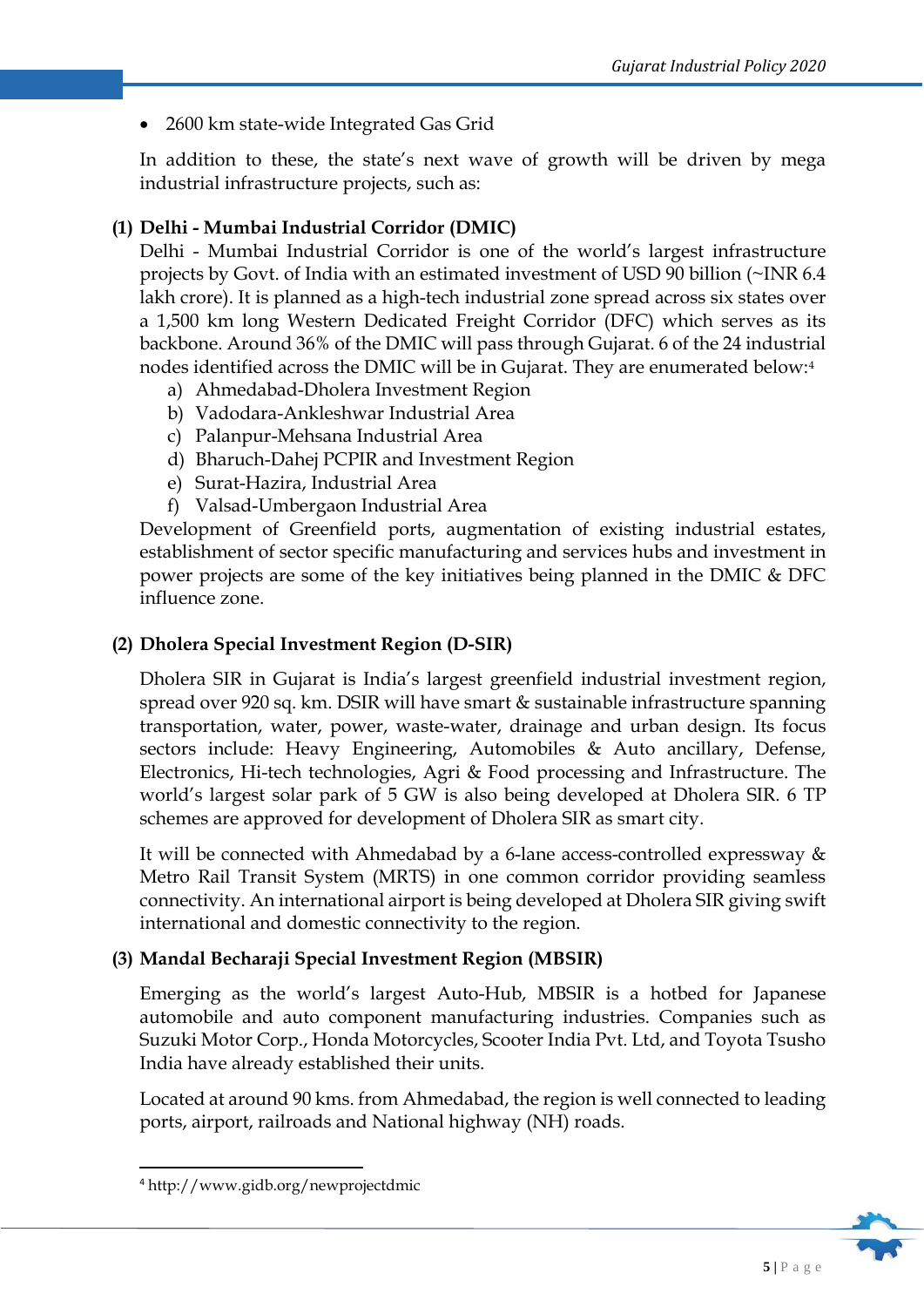#### **(4) Mumbai Ahmedabad High Speed Rail**

India's first high speed rail project between two mega cities – Ahmedabad & Mumbai is being developed at an investment of over INR 80,000 crore (~USD 11.23 billion). Project is being implemented in association with Japan International Cooperation Agency (JICA).

#### **(5) Petroleum, Chemicals and Petrochemicals Investment Region (PCPIR)**

Located at Dahej, South Gujarat, PCPIR is India's first specially delineated investment region of 453 sq. km. for manufacturing of petroleum products, chemicals and petrochemicals. With the coming of DFC, DMIC, Bullet Train and the Express Highway linking Baroda to Mumbai, the prospect in PCPIR is further expected to boost.

Three new LNG terminals and a greenfield airport have also been planned in/ around the PCPIR. To meet the increasing demands of land by industries, GIDC has developed a chemical zone in Saykha.

#### **(6) Gujarat International Financial Tech (GIFT) City**

GIFT City is India's 1st operational Smart City and International Financial Service Centre (IFSC), with world class infrastructure for offshore and international transactions in banking, insurance and capital markets.

It is a vertical city with integrated development on 886 acres of land with 62 Mn sq. ft. (5.5 million sq. mts.) of Built Up area. GIFT is also home to India's first International Exchange (India INX). Major institutions such as Oracle, World Trade Centre, BSE, NSE, SBI, LIC, Tata Communications, New India Assurance, Singapore IAC, Bank of America, GERC, Data Centre are currently operational at the GIFT City. Due to IFSC, several international financial institutions are setting up operations in GIFT City and will further enhance doing business in Gujarat. With this, the GIFT city has emerged to become a financial magnet in India. GIFT is also providing facilities like Housing, School, Hospital, Hotel and City club.

GIFT City has a committed investment of USD 1.57 Bn with a work force of 10,000 professionals across 225 companies.

#### **(7) Diamond Research and Mercantile (DREAM) City**

Diamond Research and Mercantile City - A Smart City being developed close to the diamond capital of India – Surat, to promote diamond trading from Gujarat at an estimated project cost of INR 2400 Crore (~USD 350 Million). Spread over 2,000 acres, DREAM City will house an International Diamond Trading Hub and a Diamond Bourse.

#### **(8) 30,000 MW Renewable Energy Target by 2022**

The state has set a massive target to take the renewable energy installed capacity to 30,000 MW by 2022. This capacity shall not only cater to its own requirement of

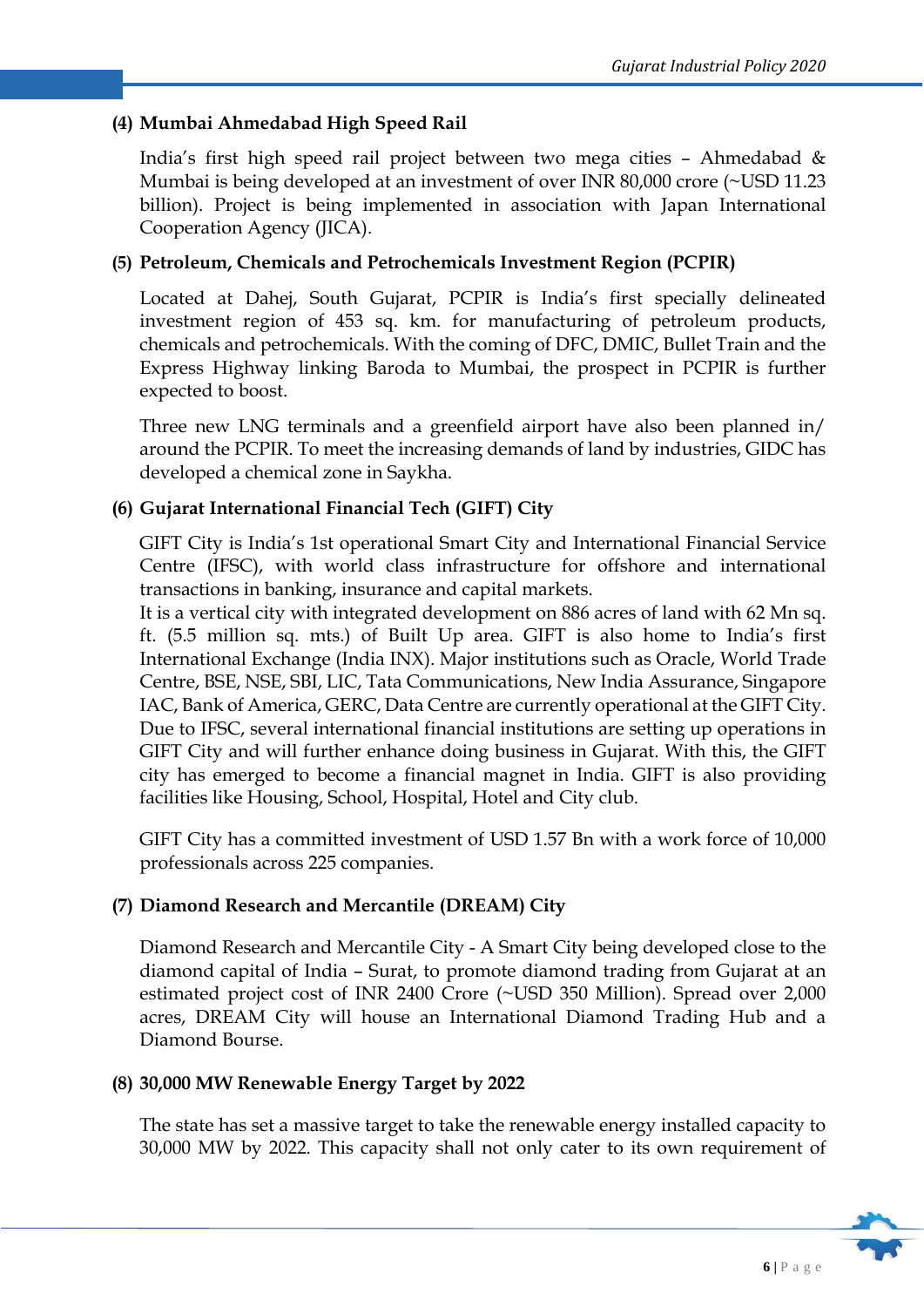renewable power but will also be helpful to other states to fulfill their renewable purchase obligations.

The state as of July 2020, has an installed renewable capacity of 10,810 MW, which is ~30% of the total power capacity, which the state aims to take to 40% by 2022.

Work has commenced for a 700 MW park in Raghenesda and land has been identified for 5,000 MW park in Dholera. The state has also identified and allotted land and capacity of 30,000 MW to set up a renewable energy park in Kutch district for development in phases.

#### **Other achievements:**

- Ranked as the "Best Performer" in all India State Startup Ranking by Department for Promotion of Industry and Internal Trade (DPIIT) in year 2018
- Ranked No. 1 in the Logistics Performance Index and LEADS Index by Ministry of Commerce, Government of India in year 2019
- Ranked No. 1 in the "Composite Water Management Index" by NITI Aayog in the year 2019
- Gujarat was awarded as the State with the Best Infrastructure, at the India Today States Conclave 20185
- In 2020, 3 cities from Gujarat featured in the top 10 smart city projects of India by Government of India. The cities included Ahmedabad (1st), Surat (3rd), Vadodara  $(6<sup>th</sup>)$ .
- Gujarat has consistently ranked among top 5 leading Indian states and Top Achievers as per National EoDB rankings
- As per the study by Oxford Economics, Surat and Rajkot have been rated among the top 20 fastest growing cities in the world<sup>6</sup>
- Gujarat is the first power surplus state in the country. In a recent ranking conducted in 2020, out of 19 DISCOMs across India, done by an independent agency called Fitch Group, DISCOMs of Gujarat (UGVCL, PGVCL, DGVCL and MGVCL) have ranked as the top 4 on key operational and financial performance indicator. The 4 DISCOMs are also among the 6 DISCOMs of India that have been awarded A+ credit rating by ICRA and CARE Ratings report prepared by the Power Finance Corporation.



<sup>5</sup> India Today State of the States 2018: rankings

<sup>6</sup> Global economic research report, Oxford Economics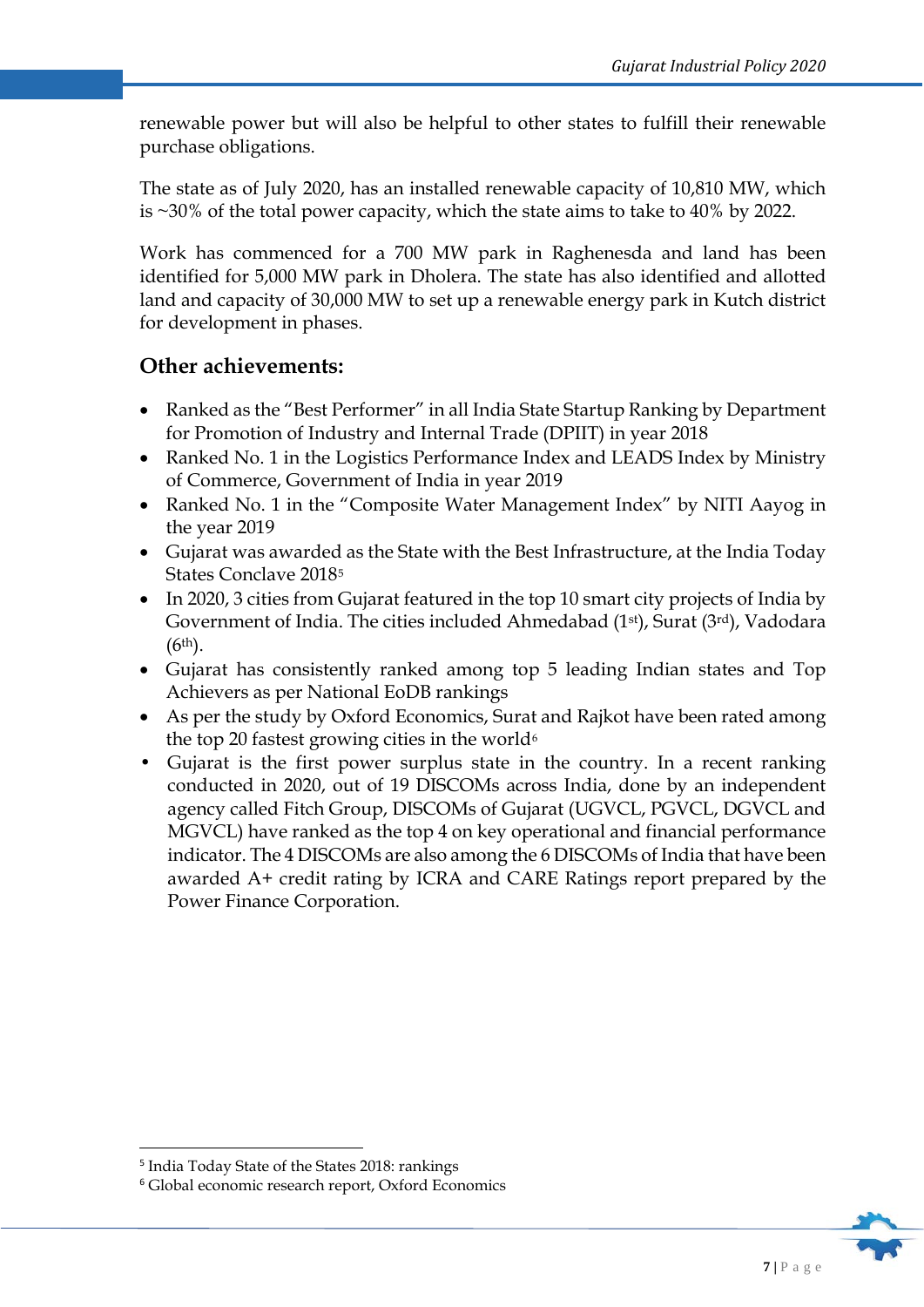#### **3. Policy Period**

This policy shall be valid for a period of five years from 7th August 2020.

#### **4. Vision**

To make Gujarat a Global Business Destination for next-generation sustainable manufacturing & service industry driven by state-of-the art infrastructure, employment generation, inclusive & balanced regional development and thereby contribute significantly to "Aatmanirbhar Bharat".

#### **5. Mission**

To promote entrepreneurship & innovation in the state supported by:

- Inclusive & Balanced regional development
- World class infrastructure
- Competitive fiscal incentives
- Ease of doing business
- Strengthen Integrated Value Chains for an Aatmanibhar Bharat
- Employment generation: Direct & Indirect
- Export Competitiveness: Vocal for Local to become Global
- Effective policy implementation

#### **6. Objectives**

- To create an enabling business environment facilitated by a **single window**  system
- To enable industries to set high quality standards and enhance **exports**
- To have a focused approach for industrially underdeveloped areas & facilitate **inclusive & balanced regional growth**
- To promote industries focusing to adopt **sustainable**, cleaner manufacturing and innovative **Industry 4.0** practices
- To strengthen **MSMEs** and facilitate cluster development
- To strengthen complete value chain across product segment with focus on the objective of an **"Atmanirbhar Bharat"**
- To encourage **R&D,** innovation and entrepreneurship
- To provide increased impetus to certain **Thrust Sectors** with significant potential for employment, exports, investments etc.
- To facilitate growth of **Service sector** industries in the state
- To facilitate state of the art, sustainable Industrial **Infrastructure**
- To increase productive **employment** opportunities in the state

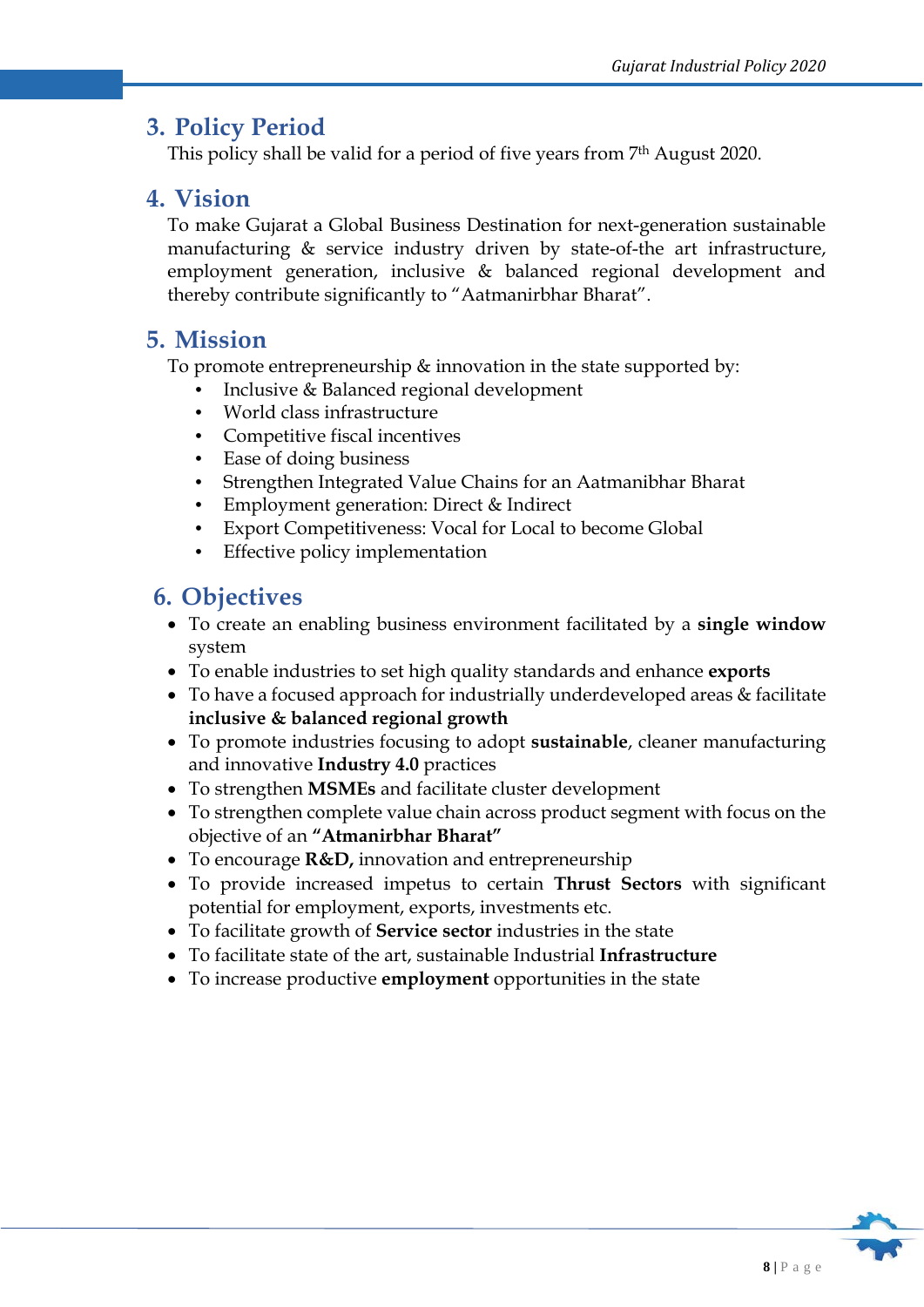#### **7. Reforms in regulatory mechanisms for Ease of Doing Business**

The state has undertaken various measures to enhance the "Ease of Doing Business" experience for existing and prospective enterprises:

#### **a) Gujarat Micro, Small and Medium Enterprises (Facilitation of Establishment and Operation) Act, 2019:**

The main aim of this Act is to facilitate doing business for the MSME sector in the state of Gujarat. An MSME in Gujarat can now start operation upon receipt of an acknowledgement certificate from the state nodal agency by submitting the 'Declaration of Intent'. MSME sector is now exempted from taking various approvals for the first three years. This initiative will smoothen the process of setting up of MSMEs and this in turn will support in employment generation within the State.

#### **b) Gujarat Single Window Clearance Act, 2017:**

The Act aims to facilitate a process for the speedy issuance of various licenses, clearances and certificates required for setting up a business unit. The Act defines four levels of the review committee i.e.

- State Level Facilitation Committee (SLFC) headed by Hon. Chief Minister
- Single Window Facilitation Committee (SWFC) headed by Chief Secretary
- District Level Facilitation Committee (DLFC) headed by Collector
- Investor Facilitation Agency set up at Industries Commissionerate headed by Industries Commissioner.

The main features of the Act include provision to submit a combined application form for more than one approval, prescribed timelines for processing of applications, details of joint periodic inspections to be carried out by the departments, power to call information etc.

#### **c) Strengthening of the Investor Facilitation Agency (IFA)**

Investor Facilitation Agency (IFA) is the nodal agency which operates at the state level and District Industries Centre (DIC) operates at the district level (regional offices) for supporting prospective investors in the state. The IFA monitors applications and provides required information to all the concerned departments.

Nodal officers have been appointed at IFA to provide relevant information to the investors about doing business in Gujarat. Additionally, the state will be strengthening the Interactive Voice Response System (IVRS) facility at IFA to provide necessary response to the investors within the prescribed time limit.

**Dedicated "Relationship Managers"** will be nominated by Industrial Extension Bureau (iNDEXTb) for investors as single point of contact for all government related queries & approvals.

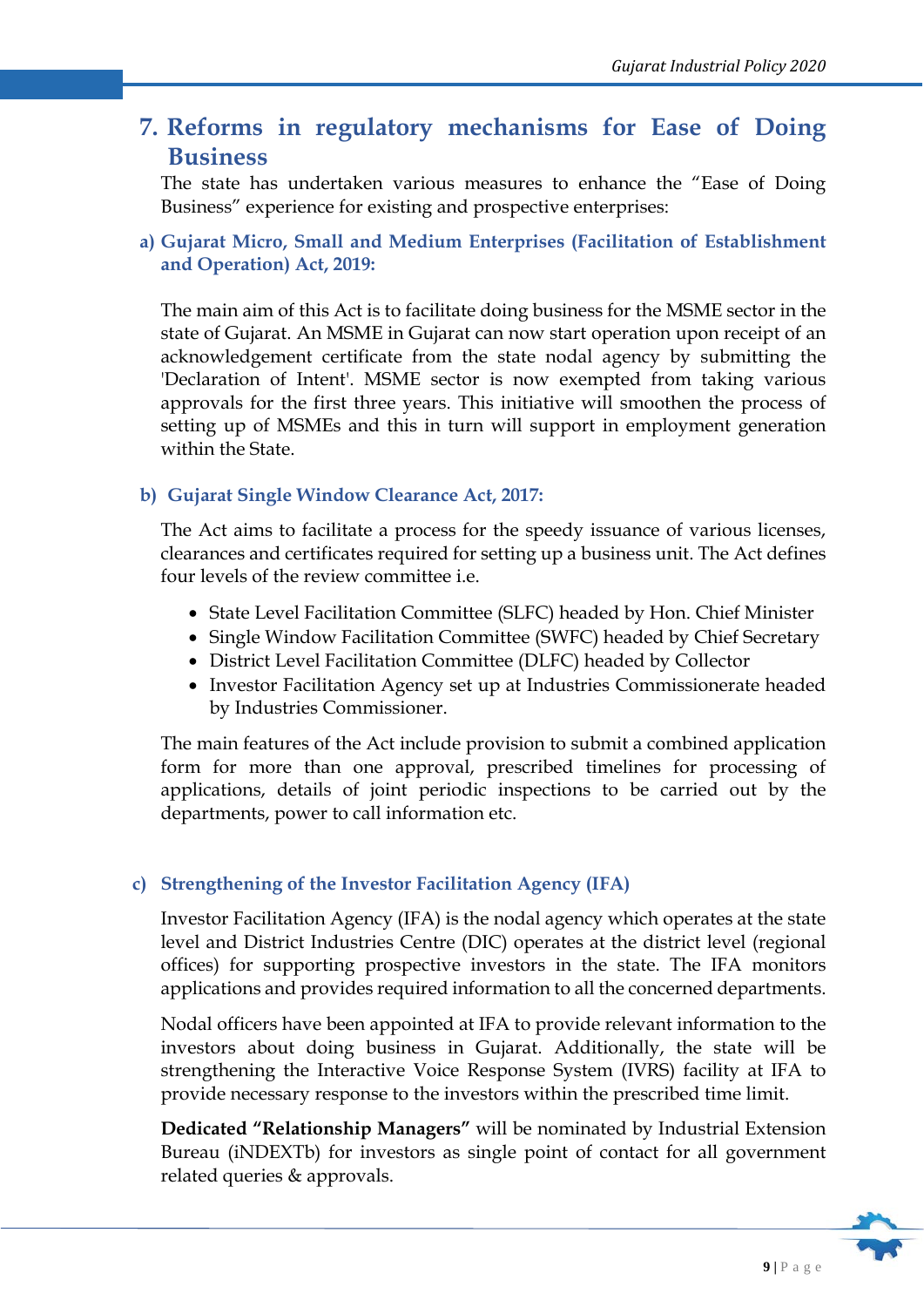**Mega Online Permission:** To further strengthen Ease of Doing Business Environment in the state, a framework for mega permission is being prepared, which requires investor to submit only one application form for 26 different state related approvals and compliances.

**Centralized Inspection System:** The state has also initiated the process for streamlining Central Inspection System to further bring transparency and facilitate ease of doing business.

Besides this, a special committee will be formed at state level in order to accelerate the process of land procurement and conversion for industries.

## **8. Focused approach for balanced regional development**

Balanced regional development is quintessential to the growth agenda of the government. It can be achieved by promoting industries in lesser developed areas which will thereby facilitate optimal utilization of natural and human resources available in that particular region. Balanced regional development supports dispersal of industrial employment, reduction of disparity in per capita income across regions and prevents concentration of industries in a few centers or cities.

Therefore, special enhanced incentives are being provided in the policy to encourage enterprises to invest in industrially less developed areas. Enhanced package of incentives will be provided on the basis of Taluka Categories for manufacturing and service enterprises. This would in turn promote local job creation, infrastructure redevelopment and thereby give an overall thrust to the local economy of these areas.

#### **9. Land Banks**

The state government has earmarked land parcels available for industrial use across the state the details of which are available on an online portal *https://gujarat.ncog.gov.in/indextb*. The portal provides details of GIDC land parcels, Private Industrial Parks, Logistics Parks, SEZs and SIRs. Government will continuously update



the portal to facilitate the investors with respect to availability of land parcel.

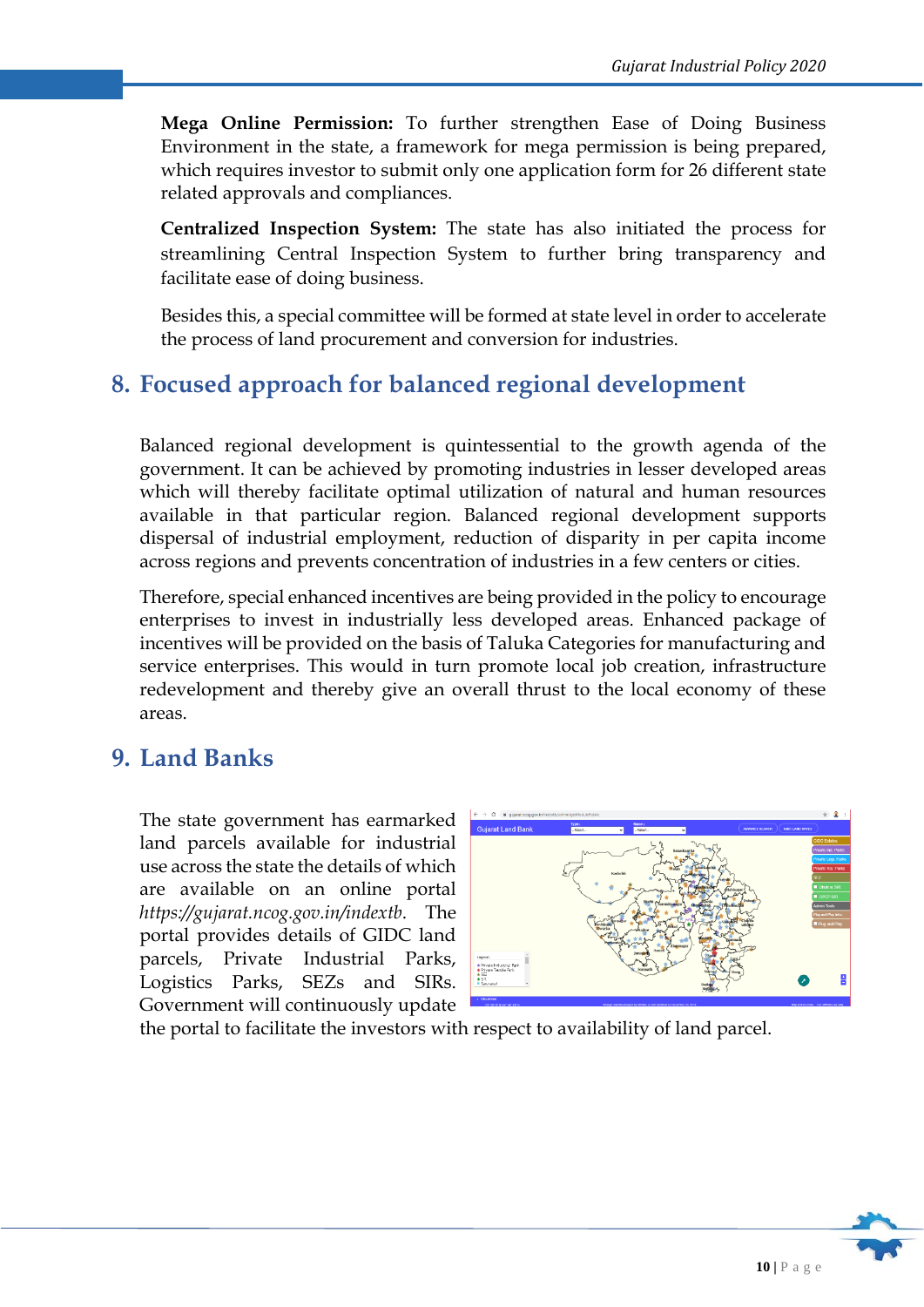## **10. Availability of Government land on lease for industrial purposes**

In order to further attract industries to invest in Gujarat, the government will facilitate industries in getting "Government Land" on lease to industrial enterprises at 6% of market rate for long term upto 50 years for setting up an industrial project. The lease can be further extended after 50 years based on the prevailing government policy. The decision to grant government land will be taken by the High Power Committee chaired by Chief Secretary to verify the strategic importance of the project.

## **11. Relocation Incentives:**

In light of CoVID-19, several industries are planning to relocate their operations and/or diversify supply chains. Gujarat will offer Special Incentives to such companies planning to relocate from other countries on a case to case basis.

## **12. Promotion of Micro, Small and Medium Enterprises (MSMEs)**

MSMEs play a vital role in achieving balanced growth and in creating employment opportunities. They also form an integral part of the value chain of the larger industrial ecosystem. As part of this policy, a focused scheme has been developed to further strengthen the MSME ecosystem in the state. Some of the initiatives already taken by the Government are enlisted below:

- **a) Institutionalization of MSME Commissionerate**
- **b) Implementation of Gujarat Micro, Small and Medium Enterprises (Facilitation of Establishment and Operation) Act, 2019**
- **c) Establishment of MSME facilitation desks in 11 districts**
- **d) Online sanction of incentives**

While the MSME growth has been commendable, interventions are required to be explored in areas such as: sub-optimal scale of operation, need for increasing exports, need for integration with the global supply chain, access to global markets, effective management of working capital, availability of skilled manpower and increasing domestic & global competition. The new definition for MSMEs as introduced by the Government of India will encourage MSMEs to expand their operations and increase investment, turnover and exports.

The following initiatives are being taken by the state government to reposition Gujarat's MSMEs on a global level & enhance competitiveness:

**Capital and Interest Subsidy:** Incentives to MSMEs will be provided in terms of Capital and Interest Subsidy on term loans based on the category of talukas. As per the revised definition of MSMEs by Government of India, enterprises investing upto INR 50 crore in Plant & Machinery and turnover upto INR 250 crore have been categorized as "Medium Enterprises". Incremental incentives will be provided to these Medium enterprises.

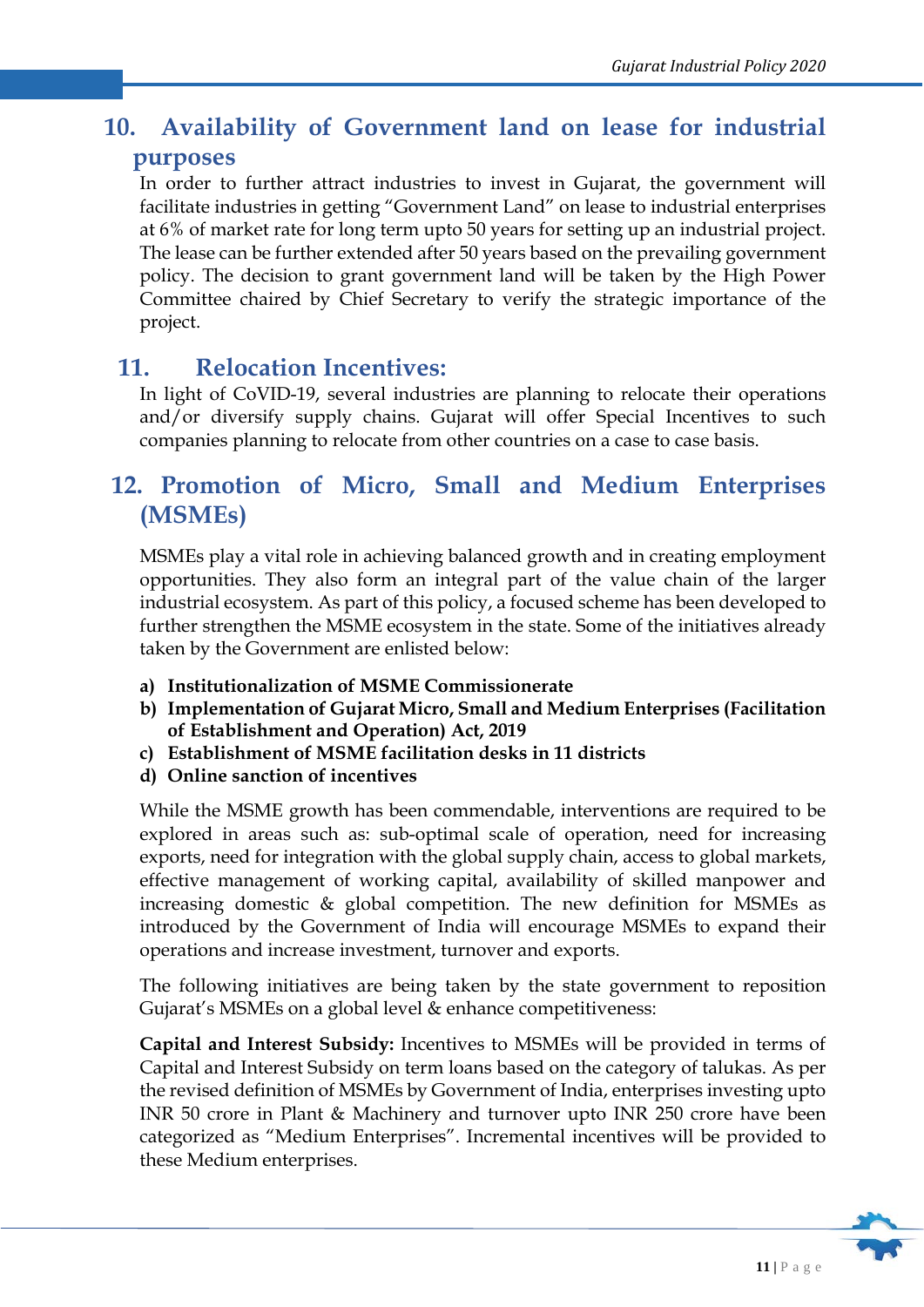| Taluka                                                 | <b>Capital Subsidy</b>                                                        | <b>Interest Subsidy</b>    |  |
|--------------------------------------------------------|-------------------------------------------------------------------------------|----------------------------|--|
| Category                                               |                                                                               |                            |  |
| Category 1                                             | @25 % of eligible Term Loan                                                   | @7% of term loan amount    |  |
|                                                        | Amount subject to a maximum<br>amount of Rs. 35 lakhs;                        | disbursed with the maximum |  |
|                                                        |                                                                               | amount of Rs. 35 lakhs per |  |
|                                                        | If the Eligible FCI is over 10 Crores,<br>additional INR 10 lakhs will be     | annum for 7 years          |  |
|                                                        | given                                                                         |                            |  |
| <b>Category 2</b>                                      | @20 % of eligible Term Loan                                                   | @6% of term loan amount    |  |
|                                                        | Amount subject to a maximum                                                   | disbursed with the maximum |  |
|                                                        | amount of Rs. 30 lakhs;                                                       | amount of Rs. 30 lakhs per |  |
|                                                        | If the Eligible FCI is over 10 Crores,                                        | annum for 6 years          |  |
|                                                        | additional INR 7.5 lakhs will be                                              |                            |  |
|                                                        | given                                                                         |                            |  |
| 3<br>Category                                          | @10 % of eligible Term Loan                                                   | @5% of term loan amount    |  |
| (including                                             | Amount subject to a maximum                                                   | disbursed with the maximum |  |
| Municipal                                              | amount of Rs.10 lakhs;                                                        | amount of Rs. 25 lakhs per |  |
| Corporation                                            | If the Eligible FCI is over 10 Crores,                                        | annum for 5 years          |  |
| areas)                                                 | additional INR 5 lakhs will be                                                |                            |  |
|                                                        | given                                                                         |                            |  |
|                                                        | 1% additional interest subsidy will be given to SC/ST Entrepreneur/           |                            |  |
|                                                        | physically challenged entrepreneur/ Women entrepreneur/ Start Up in           |                            |  |
|                                                        | manufacturing sector.                                                         |                            |  |
|                                                        | 1% additional interest subsidy will be given to young entrepreneur below      |                            |  |
| the age of 35 years on the date of sanction of loan.   |                                                                               |                            |  |
|                                                        | Maximum interest subsidy to be capped at 9% for all the categories.           |                            |  |
|                                                        | The interest subsidy will be so given that in any case, the unit will have to |                            |  |
| bear minimum 2% of total interest levied on term loan. |                                                                               |                            |  |
|                                                        | For Existing units, who switch to Solar Power, Interest Subsidy will be       |                            |  |
|                                                        | provided on term loan as per rates specified above.                           |                            |  |

**Quality Certification:** With a vision to encourage domestic products to be globally competitive, the policy will promote quality certifications under Zero Defect Zero Effect (ZED scheme) and also support to obtain ISI/WHO-GMP/Hallmark certifications & other national/International certification from Quality Council of India.

The policy will provide fiscal support upto 50% of fee payable to Recognized International Certification Authority and 50% cost of testing equipment and machinery required for that certification, totalling upto maximum amount of INR 10 lakhs. For ZED certification, MSMEs can avail assistance upto 50% of certification cost maximum upto INR 50,000 after deducting the assistance received from Government of India.

**Information & communication Technology adoption:** Financial assistance for installation of Enterprise Resource Planning (ERP) System & Adoption of other ICT

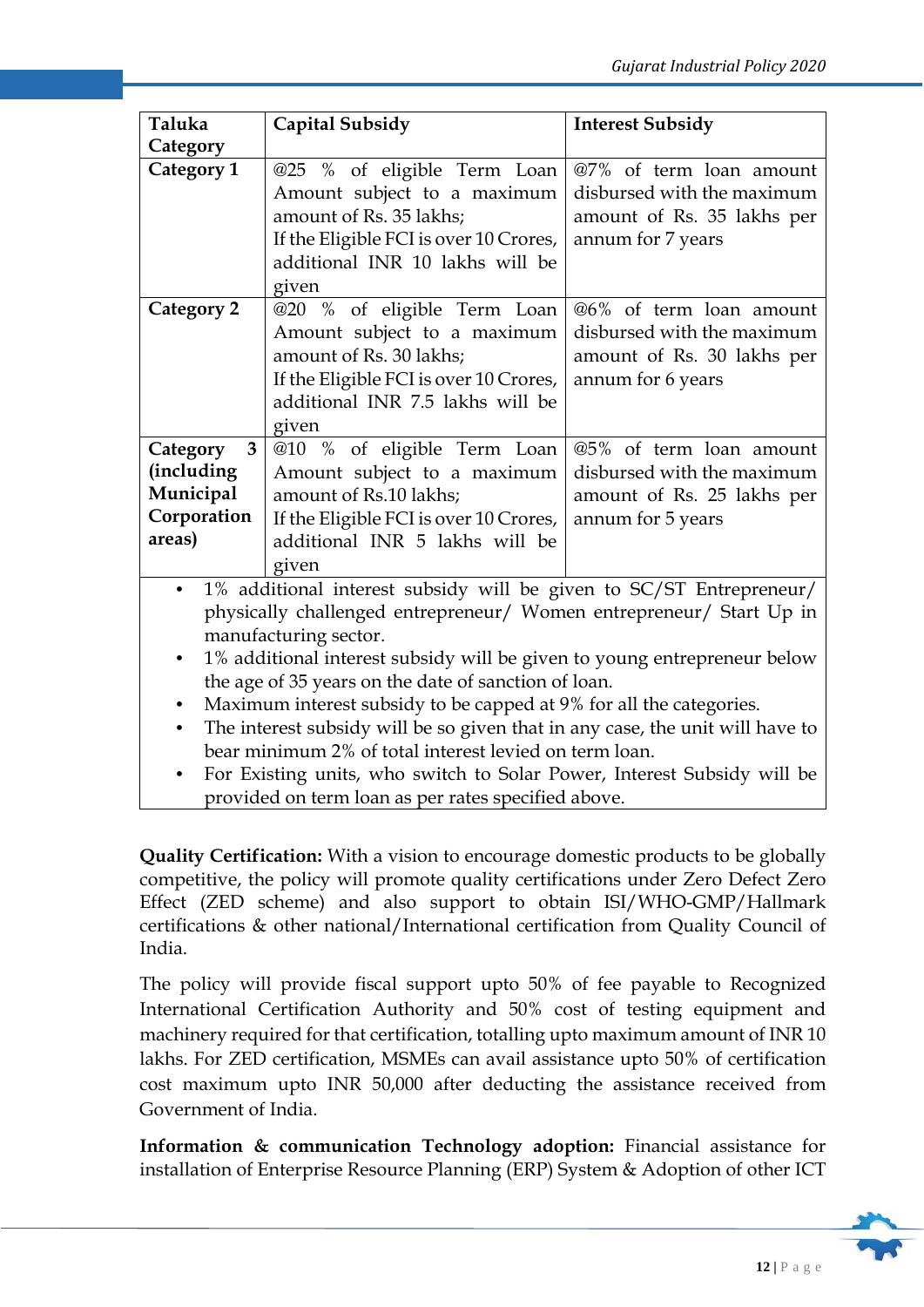platforms & facilities. MSMEs can avail an assistance of upto 65% of capital cost upto INR 1 lakh for implementing ERP system from the approved ERP service provider by Industries Commisionerate. For implementing ICT facilities, the MSMEs can obtain assistance upto 65% of capital cost upto INR 5 lakhs.

**Technology Upgradation & Acquisition Support:** In order to keep pace with the global manufacturing trends, the manufacturing sector needs to adopt latest technologies. With an aim to encourage innovation and adoption of sophisticated technologies by MSME, the state will provide fiscal support to industries in acquiring technologies from recognized institutions as well as in acquisition of patented technologies from foreign companies. MSMEs will get assistance upto 65% of the cost payable to the institution upto INR 50 lakhs for acquisition of technology.

Patent Support: The policy will provide financial support through partial reimbursement of cost for filing of domestic patents and international patents upto 75% of the cost/expenditure incurred subject to a maximum of INR 25 lakhs. Maximum fee for attorney for national patent is INR 50,000 and international patent is INR 2,00,000 within the overall cap of 75% of the cost/expenditure. Process Patents will also be made eligible under this benefit.

**Market Development Assistance:** For positioning of Gujarat based companies at a global level, the policy will support domestic MSMEs & startups for participation in national and international level exhibitions organized in India and abroad.

| Category                                           | <b>Incentives</b>                                                                                                                                                                                                                                                                                                                                                                                                 |
|----------------------------------------------------|-------------------------------------------------------------------------------------------------------------------------------------------------------------------------------------------------------------------------------------------------------------------------------------------------------------------------------------------------------------------------------------------------------------------|
| Participation<br>in exhibition<br>within India     | Can be applied directly by the individual exhibitor/association<br>• State Level exhibition- assistance @75% of Stall rent upto Rs. 50,000<br>• National Level exhibition- assistance @75% of Stall rent upto Rs. 1 lakh<br>• International Level exhibition- assistance @75% of Stall rent upto Rs. 2 lakhs<br>This can be claimed a total of 5 times by individual unit/association during<br>the policy period |
| Participation<br>in exhibition<br>outside<br>India | International Level exhibition Outside India<br>Assistance @60% of Stall rent upto maximum of Rs. 5 lakhs<br>This can be claimed 3 times by an individual unit/ association during the<br>policy period                                                                                                                                                                                                           |
| Organizing<br>exhibition<br>within<br>Gujarat      | 60% of Bill electricity consumption                                                                                                                                                                                                                                                                                                                                                                               |

**Raising capital through SME Exchange:** This assistance would support in raising funds through SME exchange on one time basis. SMEs can avail upto 25% of expenditure incurred on raising of equity capital through SME exchange maximum up to INR 5 lakhs on one time basis.

**MSME Awards:** The awards will be earmarked for achieving excellence through Growth in production and profit, Quality improvement measures, Environment

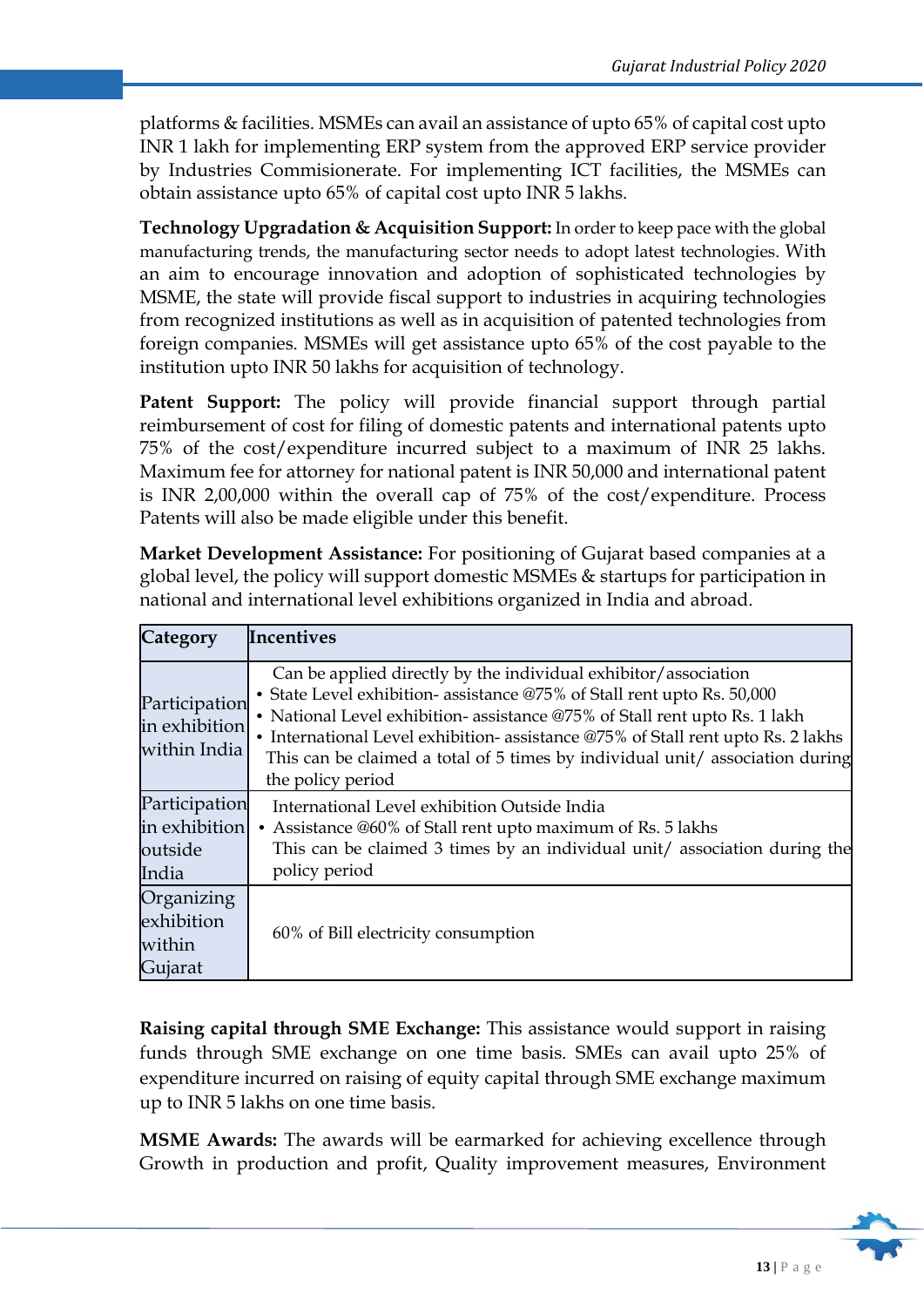improvement measures and Innovation and new product/process/technology development

**Energy & Water Conservation:** The assistance will be provided for conducting audits for energy and water conservation as well as for purchase of equipment. The policy will provide assistance upto 75% cost of energy / water audit conducted by a recognized institution / consultant subject to maximum INR 50,000 and 25% of cost of equipment recommended by the auditing authority subject to maximum INR 20 lakhs.

**Collateral free loans**: The policy will provide assistance for Collateral free loans under CGTMSE scheme of Government of India.

**Service line & Power connection charges:** The policy will provide assistance for service line and power connection charges, rent etc. at 35% of charges paid to distribution licences for LT/HT service line, maximum limit up to INR 5 lakhs.

**Promotion of Women entrepreneurs, SC/ST entrepreneurs, physically challenged, young entrepreneurs and Startups:** The State Government shall provide additional incentives under new industrial policy for Women entrepreneurs, SC/ST entrepreneurs, physically challenged entrepreneurs and startups.

In order to promote inclusive growth of industries and encourage SC/ST entrepreneurs, a separate scheme "Bharatratna Dr. Babasaheb Ambedkar Udyog Uday Yojna for SC/ST Entrepreneurs of MSMEs" will be continued with increased incentives.

#### **13. Use of Rooftop Solar Power by MSMEs**

In order to encourage MSME for reduction of electricity cost, the state had introduced a special Solar policy under which MSME are eligible to set-up rooftop solar power and provision is made to purchase surplus power from them. Considering the difficulties faced by MSME units, government with a view to further ease the process of utilizing rooftop Solar Power in MSMEs, has increased the power cycle for calculation of consumption of units from 15 minutes to 11 hours i.e. 7 AM - 6 PM and has increased the price for purchase of surplus solar power from MSMEs, from INR 1.75/unit to INR 2.25/unit.

#### **14. Promote Startup & Innovation**

Gujarat, owing to its inherent strength of widespread entrepreneurial spirit has gained a significant spot in the national startup ecosystem. The incentives under the previous scheme created a strong network of nodal institutions. This supported several startups in setting up/expanding their operations both in national and international markets.

The new scheme aims to further accelerate and strengthen the startup ecosystem in the state.

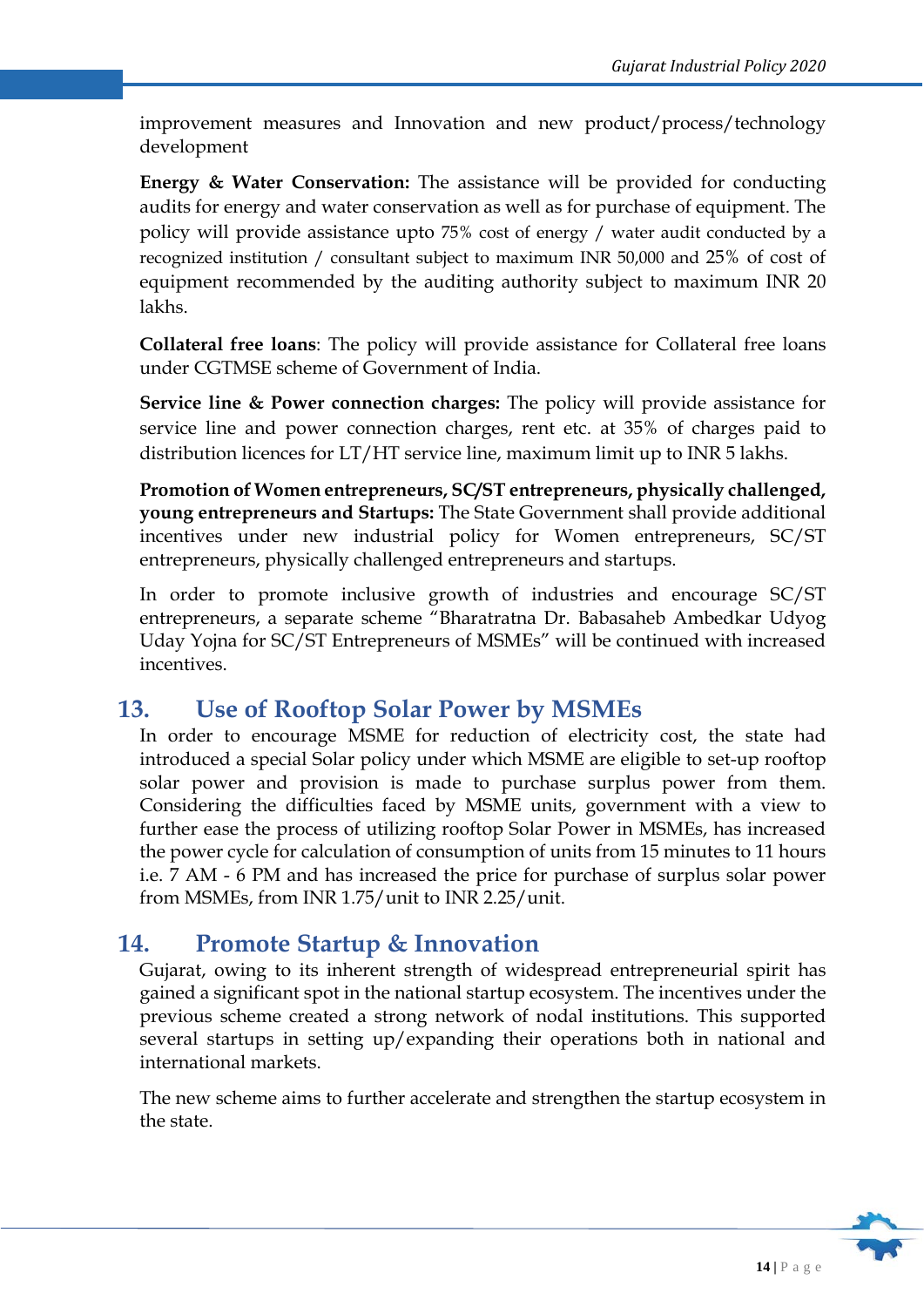**Sustenance Allowance:** Startups can avail sustenance allowance of INR 20,000 per month for one year. Startups having at least 1 woman co-founder will be eligible for sustenance allowance of INR 25,000 per month for one year.

**Seed Support:** Startups can avail seed support upto INR 30 lakhs for product development, marketing and professional assistance. **Additional grant of upto INR 10 lakhs may be availed by startups with significant social impact.** 

**Soft Skill Assistance:** In order to train the startups to compete at global level, startups can avail reimbursement upto INR 1 lakh per startup for trainings in soft skills.

**For mid-level Pre-Series A funding** of startups, a separate fund shall be created under Gujarat Venture Finance Limited (GVFL) for smaller ticket funding between INR 50 lakhs to INR 3 crore.

**Acceleration Programs:** Dedicated acceleration programs will be conducted in the state as per the provisions of the scheme. Additionally, the policy would support startups upto INR 3 lakhs to attend other national/international acceleration programs. The policy will also support in organizing acceleration programs.

**Promotional Events:** The scheme aims to organize focused workshops, seminars, bootcamps, hackathons, grand challenges etc. across the state with support from various stakeholders. For this, the policy will provide support upto 75% of the total expenditures upto INR 5 lakhs. However, in case of events specific to women entrepreneurship, the policy will support upto 90% of total expenditures upto INR 5 lakhs.

**Nodal Institutes and Mentoring Assistance:** The Gujarat Startup Cell would also identify and establish association with Nodal Institutes across the state. Fiscal support to these Nodal institutes mentoring approved startups will also be given as part of the policy. Mentoring assistance of INR 1 lakh per startup will be given to Nodal institutes upto a maximum of INR 15 lakhs per annum.

In addition to this, a dedicated portal detailing the facilities of various nodal institutes and Government bodies will be created for the startups to avail them. These facilities include: testing labs, 3-D printing, library, co-working space etc. at a subsidized rate. Moreover, "**Gujarat e-marketplace**" will be made operational on the Startup Gujarat Portal, where the startups supported by state government can promote their products and services.

## **15. Support for Research & Development in state**

In order to support the Research and Development in the state, the policy will provide assistance to R&D institutions / laboratories set up with State Government or Government of India including setting up of new R&D institutions /laboratories. For Private Institutions/ Companies who wish to set up Research & Product Development center in the state, the policy will provide assistance upto 30% of the project cost of machinery and equipment maximum upto INR 5 crore.

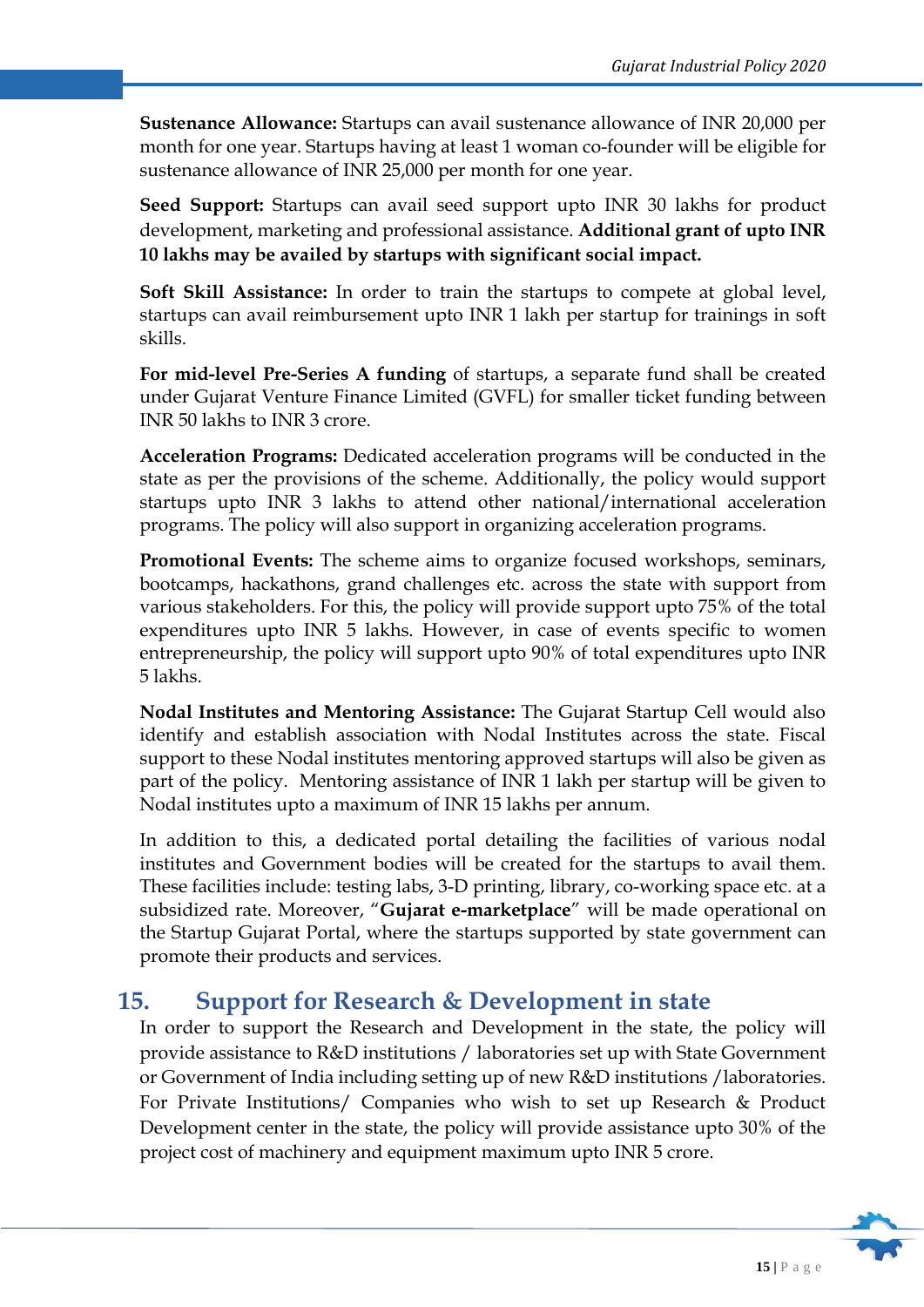Policy will also provide assistance in setting up of laboratories established by Industries Association with the help of Government up to 60% of the project cost of machinery and equipment cost.

Besides this, in order to promote contract research, the government will provide assistance for Contract/Sponsored research work from any industrial enterprise/Industrial association to recognized R&D institution / technical collages approved by AICTE, at 50% of project cost, excluding cost of land and building, subject to maximum INR 50 Lakhs.

## **16. Special focus on promotion of Service Sector MSMEs**

Service sector is a major contributor to the national GDP. Many services are key inputs for facilitating primary and secondary industries. Thus, the service sector is a critical lever for enhancing productivity, ease of living and livelihood. With the establishment of several SEZs, IT parks and most importantly, GIFT City, a conducive ecosystem exists for the service sector industries to expand operations in the state. Hence, it is decided to extend incentives to Service sector covered in MSME. In view of the potentiality of service sector, it has been decided to widen the scope of service sector. Besides the 22 service categories already defined in the Gujarat Industrial Policy 2015, following champion services are identified to cover them under eligible service sector for incentives:

- 1. Financial services
- 2. Health services
- 3. Transport and logistics services
- 4. Audio Visual services
- 5. Construction related engineering services
- 6. Environmental services

| <b>Taluka Category</b>       | <b>Interest Subsidy</b>                              |  |  |  |
|------------------------------|------------------------------------------------------|--|--|--|
|                              | @7% of term loan amount disbursed with the           |  |  |  |
| Category 1                   | maximum amount of Rs. 35 lakhs per annum for 7 years |  |  |  |
|                              | @6% of term loan amount disbursed with the           |  |  |  |
| Category 2                   | maximum amount of Rs. 30 lakhs per annum for 6 years |  |  |  |
| Category 3 (including        | @5% of term loan amount disbursed with the           |  |  |  |
| <b>Municipal Corporation</b> | maximum amount of Rs. 25 lakhs per annum for 5 years |  |  |  |
| areas)                       |                                                      |  |  |  |

• Additional 1% subsidy will be given to SC/ST entrepreneurs

• The interest subsidy will be so given that in any case, the unit will have to bear minimum 2% of total interest levied on term loan.

## **17. Promotion of Thrust Sectors:**

In line with the mission of Atmanirbhar Bharat, the state has identified 15 thrust sectors for industrial promotion. The sectors have been segregated in 2 categories:

• **Core sectors**: These are sectors where Gujarat already holds a leadership position in the country. The policy will give a further boost to these sectors to empower global competitiveness of Gujarat's industrial ecosystem in these sectors. It is realized that

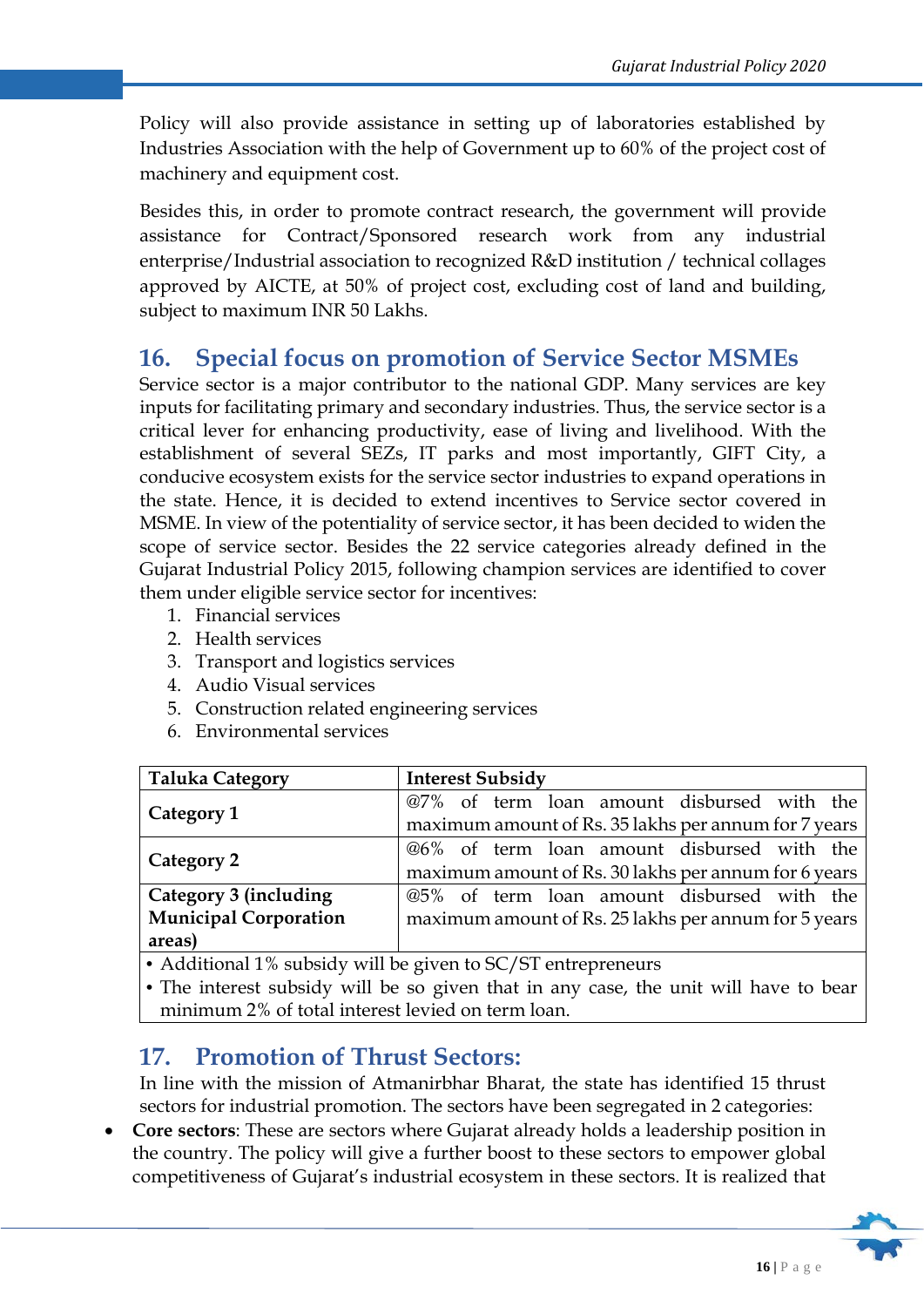Gujarat's strong position can be capitalized to have a multiplier effect and thus achieve stronger growth.

• **Sunrise sectors**: These are sectors that are upcoming/ niche sectors in India & around the globe. This policy provides specific incentives and provisions for creating an enabling ecosystem for their establishment in the state. The intention is to make the state more competitive and lucrative than other similar regions/ geographies

|                | $\sim$ הייח $\sim$ ושלים ובית<br>1. Electrical machinery & equipment          |
|----------------|-------------------------------------------------------------------------------|
|                | 2. Industrial Machinery & equipment                                           |
|                |                                                                               |
|                | 3. Auto & Auto Components                                                     |
| Core           | Ceramics                                                                      |
| <b>Sectors</b> | 5. Technical Textiles                                                         |
|                | Agro & Food Processing<br>6.                                                  |
|                | 7. Pharmaceuticals & Medical devices                                          |
|                | 8. Gems & Jewelry                                                             |
|                | 9. Chemicals (in designated area)                                             |
|                | Industry 4.0 manufacturing                                                    |
|                | 2. Electric Vehicle and its components                                        |
| <b>Sunrise</b> | Waste management projects<br>3.                                               |
| <b>Sectors</b> | Green Energy (Solar & Wind Equipment)<br>4.                                   |
|                | Eco-friendly compostable material (substitutes to traditional plastics)<br>5. |
|                | 100% export oriented units, irrespective of sector<br>6.                      |

## **18. Attracting Large/Mega and Ultra-Mega Investments**

Large industrial enterprises have an important role in development of industrial ecosystem of an area. Besides generating revenue for the state government and creating local employment, large industries are also beneficial in bringing high-end technologies. They also aid in generation of ancillary industry around them thereby having a multiplier effect on employment, revenue and overall growth.

Gujarat has been successful in attracting large sector investments in the states. The state had ~51% share (1st Rank in India) of IEMs filed in India in terms of value with a proposed investment of USD 49 Bn in 2019 as per the data released by DPIIT, Government of India. This can be attributed to the proactive business friendly approach of the Gujarat Government focusing on "Minimum Government – Maximum Governance".

Since GST has been implemented, companies are being compensated as per "Net SGST" on goods sold within the state under the Industrial Policy-2015. There were several complexities in calculation of the tax of goods consumed within the state and procedure was very cumbersome to claim reimbursement every quarter.

**Hence, Gujarat is the first state to undertake a bold decision to de-link incentives from SGST.** In order to bring transparency in calculation, it has been decided to extend incentives based on eligible Fixed Capital investment (FCI) to large industries for setting up manufacturing operations in the state in the form of capital subsidy. Therefore, the incentive amount will now be more predictable and transparent and thus it will help industry to estimate their future financial projections.

#### **There is no upper ceiling on the amount of incentive to be given to any particular unit. This will help in grounding major investments in the state.**

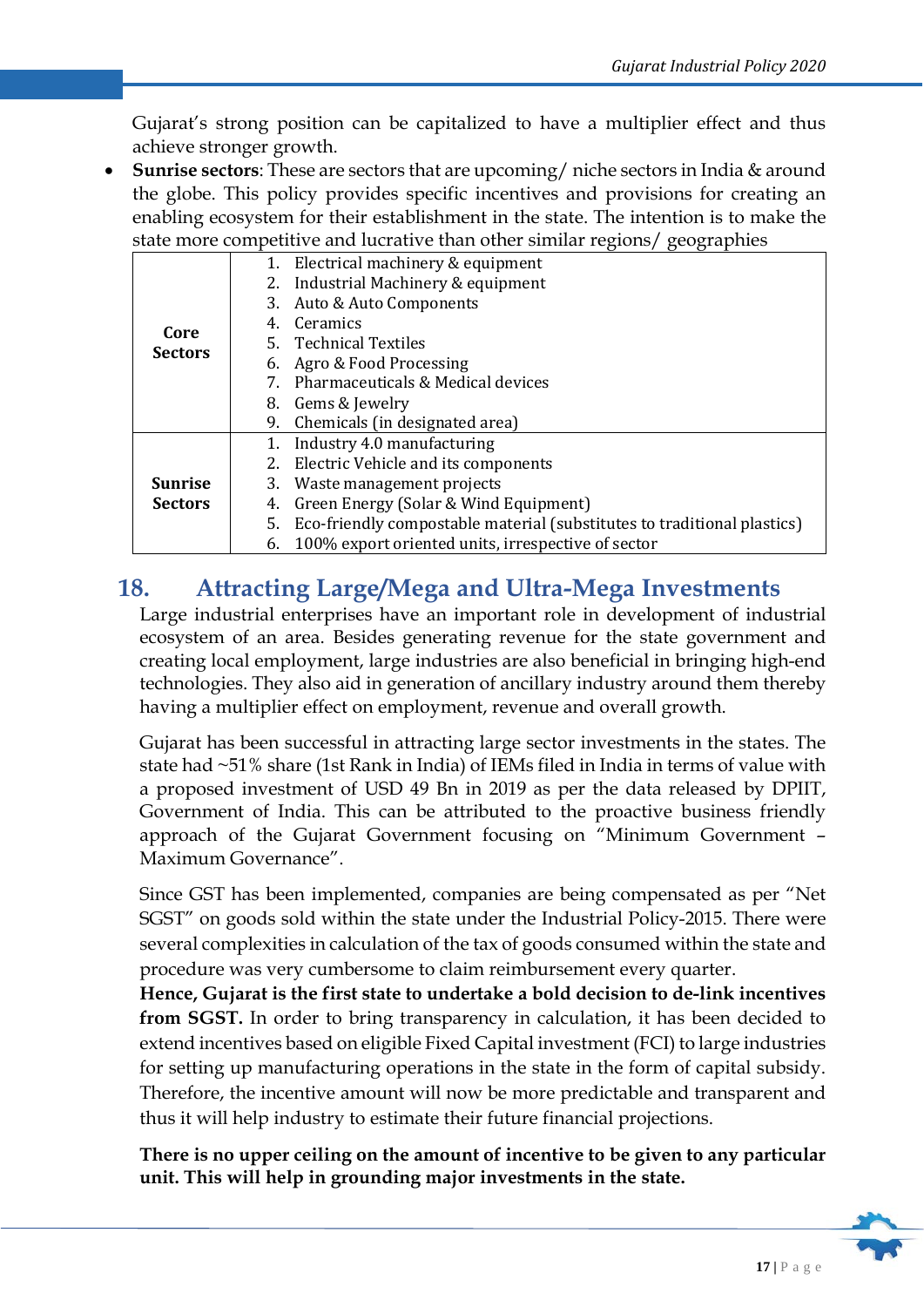| <b>Taluka Category</b> | <b>General Sectors</b>                          | <b>Thrust Sectors</b>                                      |
|------------------------|-------------------------------------------------|------------------------------------------------------------|
| Category 1             | FCI<br>10% of eligible<br>(excluding land)      | $12\%$ of FCI<br>eligible<br>$\bullet$<br>(excluding land) |
| Category 2             | FCI<br>8% of<br>eligible<br>(excluding land)    | eligible<br>10% of FCI<br>(excluding land)                 |
| Category 3             | FCI<br>$4\%$ of<br>eligible<br>(excluding land) | eligible<br>6%<br>of FCI<br>(excluding land)               |

A graded incentive structure for General Sector and Thrust Sector is defined as per the category of talukas as under:

The eligible cash subsidy will be given over a period of 10 years in equal annual instalments subject to annual ceiling of INR 40 Crore.

- If the total eligible cash subsidy could not be disbursed within period of 10 years due to upper ceiling of INR 40 cr. per annum, the eligible period will be extended further maximum upto 10 years additionally subject to the condition that annual ceiling will remain INR 40 cr. per annum during additional period also.
- In case, if the total eligible cash subsidy is not disbursable within period of 20 years due to upper ceiling of INR 40 cr. per annum, the total entitlement of cash subsidy will be disbursed in equal installments of 20 years without any upper ceiling.
- The SME enterprises are entitled to opt for this scheme subject to condition that it will not be eligible for cash subsidy and interest subsidy under the incentive scheme of MSME under Gujarat Industrial Policy-2020.

## **19. Conducive Industrial Infrastructure**

Quality infrastructure is a key driver for industrial growth. Although Gujarat has one of the best industrial infrastructures in place, concerted efforts will be made to further strengthen state-of-the-art infrastructure in the industrial estates spread across the state. GIDC will continue to be the dedicated agency for developing necessary industrial infrastructure. For supporting industrial infrastructure & developing last-mile connectivity, incentives have been formulated under Industrial Infrastructure scheme.

A dedicated organization "GARUD" has been formed by the state government to ensure easy movement of goods (inter & intra) state and increase exports. The infrastructure created under this authority will support industries to incur less production costs and therefore will have a competitive edge against other developing economies.

**Industrial infrastructure:** The policy will support in setting up new infrastructure or upgradation of existing infrastructure like roads, warehousing facilities, fire stations, underground utilities etc. at 80% of the Project Cost upto INR 25 crore.

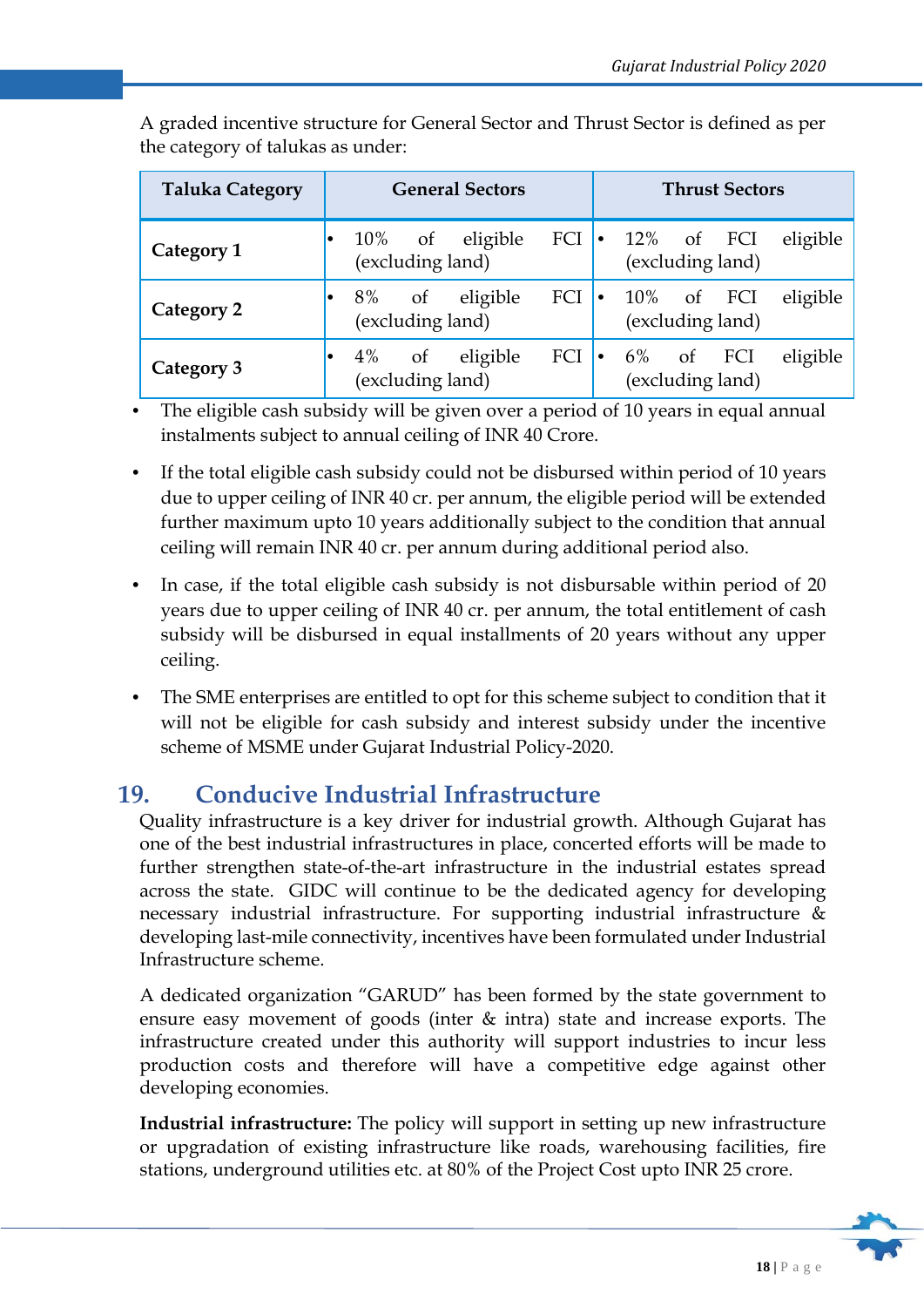**Establishment of Industrial Parks by Private Investors:** The state encourages the establishment of Industrial Parks by private investors. Private participation in infrastructure development helps bring the latest technologies and facilities. The policy aims to incentivize cost of the building, infrastructure facilities and other facilities as may be required for the development of such parks at 25% of Fixed Capital Investment upto INR 30 crore for parks developed on minimum area of 20 hectares & minimum 10 units. For private investors setting up industrial parks in Vanbandhu Talukas, incremental support will be provided at 50% of Fixed Capital Investment upto INR 30 crore for parks developed on minimum area of 5 hectares & minimum 5 units.

**Dormitory Housing:** In order to provide better living conditions to industrial labourers, special incentives will be provided for the construction of "Dormitory housing" for labourers in industrial clusters by Association. It will be encouraged by inclusion of this facility under common infrastructure to extend financial assistance. However. such association shall have to first avail incentives available under different schemes of State government or Central government.

## **20. Support for Environmental Infrastructure & Initiatives for Sustainable Development**

For long term sustainability, industrial development must be based on optimum use of natural resources. The decoupling of environmental degradation from economic growth is another key objective. In order to encourage greater compliance with environmental standards & support development of latest sustainable industrial infrastructure to reduce air and water pollution, the policy will provide incentives for:

- Common Environmental Infrastructure Facilities such as Common Effluent Treatment Plant, Waste Management System, augmentation and technology upgradation of existing CETPs, common spray dryer, common multiple effect evaporator etc. at 40% of the project cost upto INR 50 crore. Total support by Government of India and Government of Gujarat shall not exceed 75% of the total fixed capital investment.
- Industries practicing at least 50% waste recovery through Zero Liquid Discharge as certified by GPCB shall be provided upto 50% of capital subsidy on cost of relevant equipment upto INR 75 lakhs.
- Development of Green Estate at 25% of project cost for set up/ relocation / retrofitting of existing polluting industrial units into Green Industrial Estates upto INR 25 crore. The policy will also provide assistance up to 75% of cost for preparation of site master plan for relocation and retrofitting of existing pollution industrial units into Green Industrial Estates upto INR 80 lakhs.
- Common Boiler Project by SPV constituted by minimum 10 MSME's, at 35% (in case of solid fuel) and 50% (in case of cleaner fuel) of the fixed installation cost upto INR 2 crore.
- Strengthening the Regulation & Environmental Compliance
- Implementation of cleaner production technology in place of existing process such as substitution & optimization of raw material, reduction in water

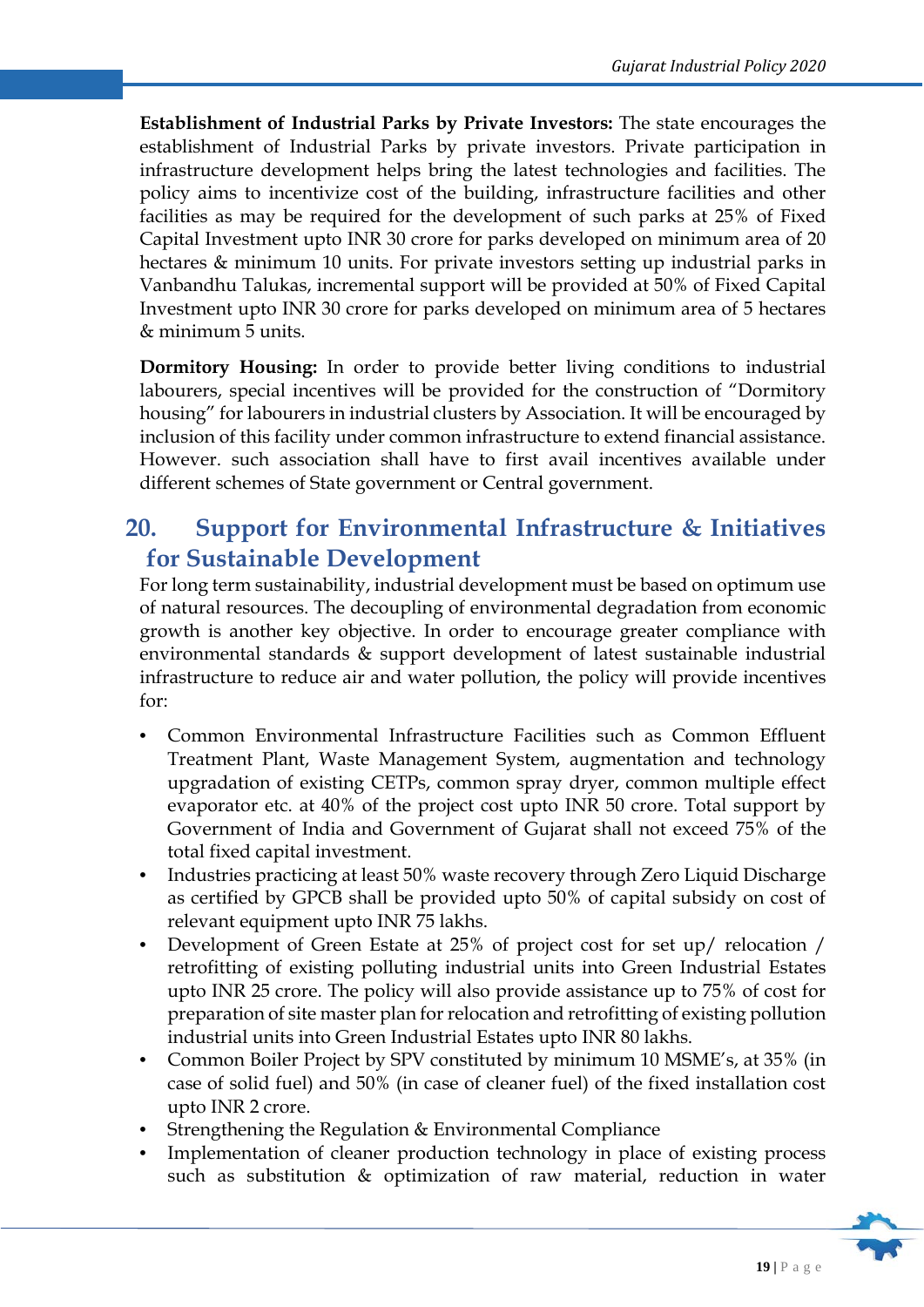consumption or energy consumption or waste generation, at 35% of cost of Plant & Machinery to MSMEs and 10% of cost of Plant & Machinery to large enterprises with maximum support upto INR 35 lakhs.

- For environment management project with use of clean, Efficient and Innovative Pollution Control Equipment the policy will provide assistance at 25% of cost of Plant & Machinery to MSMEs and 10% of cost of Plant & Machinery to large enterprises with maximum support upto INR 35 lakhs.
- Encouraging "Green Practices & Environmental Audit to MSMEs" upto 75% of fees of audit services upto INR 50,000
- Installation of online Continuous Stack Emission Monitoring Systems (CEMS) upto 25% of cost of system upto INR 25 lakh
- Industrial Building with green rating under Indian Green Building Council upto 50% of consulting charges upto INR 2.5 lakh
- Encourage existing industries to shift the unit outside the urban agglomerations
- Setting Up of Environment Management System including setting up of Environment Management Laboratory upto 50% of cost of equipment upto 10 lakh
- Purchase of new equipment/system related to safety, occupational health or for environment compliances for common use of industries located in cluster upto 35% of cost of equipment upto 35 lakh

## **21. Skill enhancement**

The overall economic growth has increased the demand for skilled and trained manpower. Therefore, the Gujarat Industrial Policy 2020 lays a strong emphasis on expanding the skill base in the state. The State has attracted large number of investments in the past, yet there has been a shortage of sector-specific high-quality manpower. The State Government has taken proactive steps to train manpower for focus sectors with greater investment from private sector. Therefore, the Industry Policy aims to incentivize those investments which enhance the sector-specific skilled manpower base. A large demand for skilled trained manpower is likely to further emerge from manufacturing and services sector. The State Government intends to introduce industry-specific short term/ long term/ modular courses in the existing ITIs, Polytechnic and Engineering colleges with active participation of the user industry in defining the training needs and formulating the course material.

Anchor institutes would be selected with a view of new emerging sectors to formulate industry-responsive curriculum, need-based training and relevant skill development for trainers. The policy encourages anchor institutes to impart additional training programs with a minimum duration of 40 hours and minimum number of 10 trainees.

Gap analysis of skill requirement of industries & available workers across various sectors in the state will be carried out which will help the state in creating a roadmap for training manpower in relevant skills. This will also help in training and retraining the workforce in line with shifting technological trends.

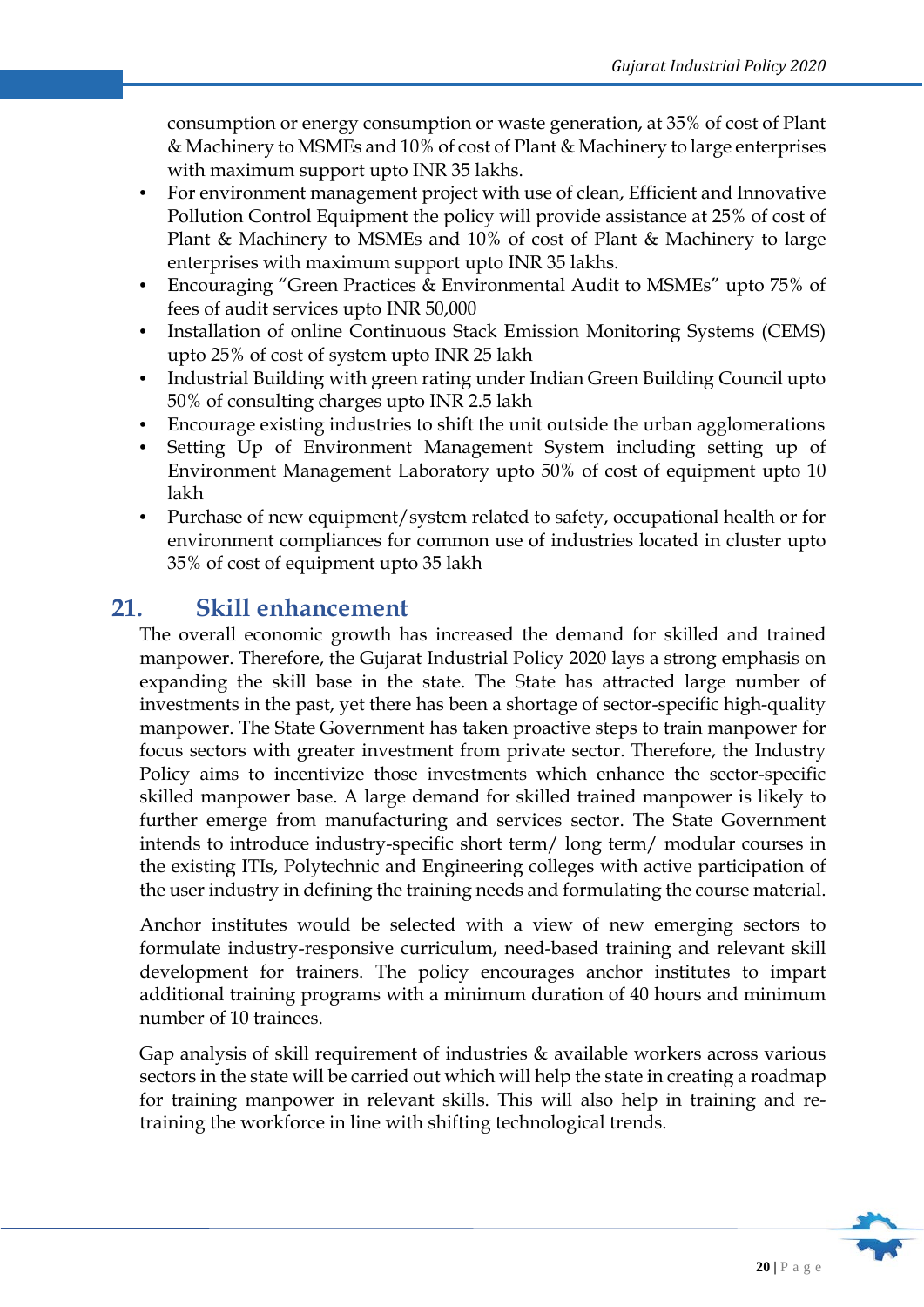## **22. Export Promotion**

Gujarat is one of the leading export states of India accounting for over 20% of the national export basket. The state government will continue to promote exports by facilitating & handholding the exporters and export-oriented units. The following steps are being taken up by the Government to this effect:

**Export Promotion Councils:** The government will partner with leading national and state level export promotion councils for a comprehensive facilitation and export promotion initiative.

**Awareness and trainings:** A robust information dissemination mechanism will be set up in partnership with Ahmedabad Management Association (AMA) to publish informative documents, trade guides, promotional material and conduct appropriate capacity building and orientation workshops for exporters and other promotional seminars.

**International Access:** Exhibitions and trade fairs are an important platform for companies, particularly MSMEs to network and promote their product(s)/ services to a wider audience. The policy aims to support traders to participate in national and international exhibitions and trade fairs.

**Grievance Redressal:** A robust grievance redressal mechanism will be set up under the Export Commissioner to address the concerns of enterprises and to ensure timely redressal of the same.

**Logistics**: Gujarat has been consistently ranked top state in Logistics Ease Across Different States (LEADS) index by the Government of India. The state will continue to take steps to have seamless good quality logistics infrastructure for promotion of trade.

**Infrastructure:** The policy aims to support setting up of exhibition cum convention centers at all product clusters for MSMEs and exporters to conduct exhibitions and display their products.

## **23. Conclusion**

Gujarat Industrial Policy 2020 is indeed a game changer. Never before stand out features like offering land on lease, de-linking of incentives from tax structure and replacing it with capital subsidy without any upper ceiling will attract many a soul to take the entrepreneurial path. Industrial Policy 2020 spearheads balanced regional development and is the torchbearer for inclusive growth. The policy will ensure to establish Gujarat on the world map as the best business destination, thereby making Gujarat – "**The Business Card of India"**.

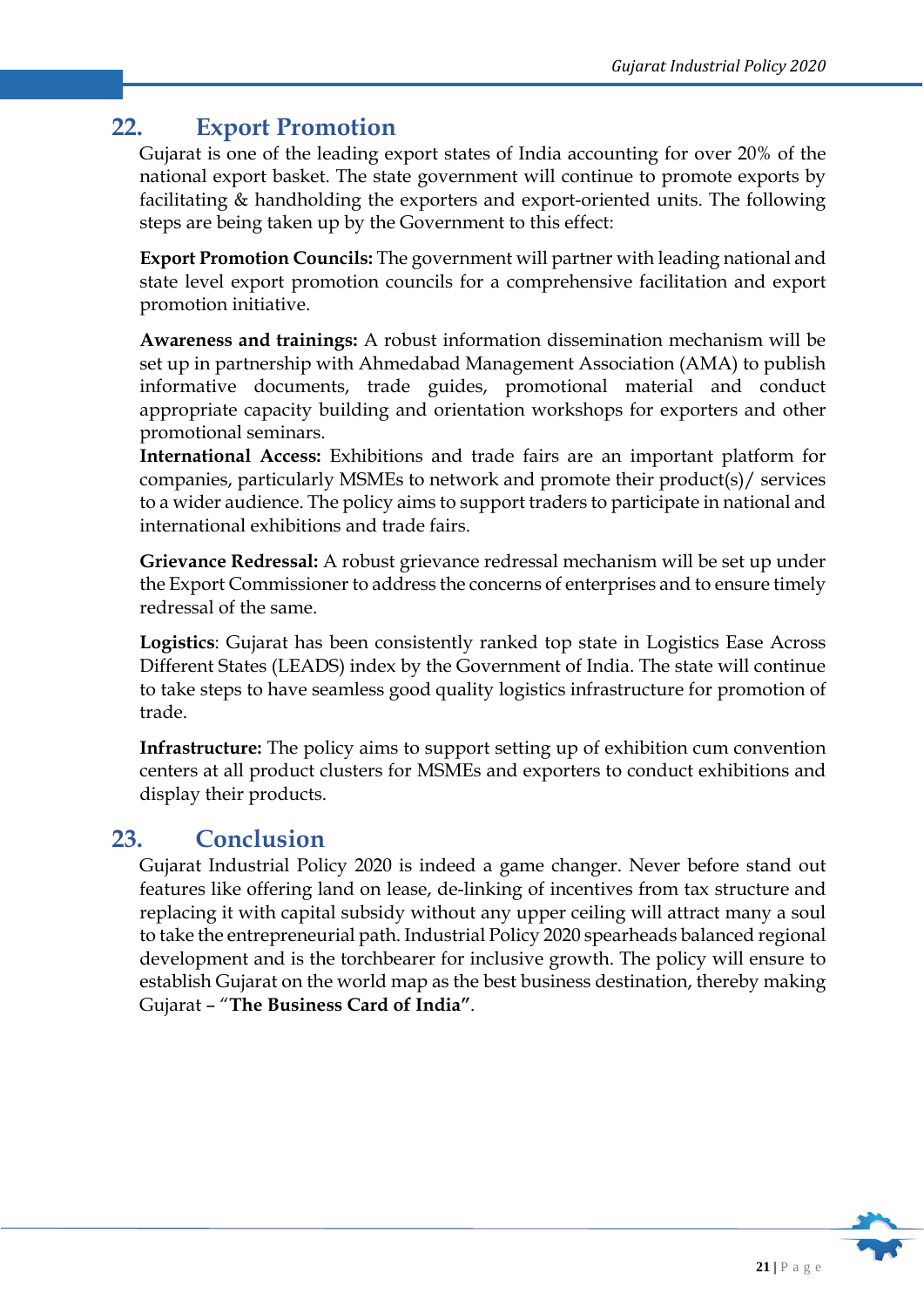## **24. Abbreviations**

| AMA:           | Ahmedabad Management Association                          |
|----------------|-----------------------------------------------------------|
| ASI:           | <b>Annual Survey of Industries</b>                        |
| CEMS:          | <b>Continuous Stack Emission Monitoring Systems</b>       |
| <b>CGTMSE:</b> | Credit Guarantee Scheme for Micro and Small Enterprises   |
| CoE:           | Centre of Excellence                                      |
| CRM:           | Customer Relationship Management                          |
| DFC:           | Dedicated Freight Corridor                                |
| DGVCL:         | Dakshin Gujarat Vij Company Ltd.                          |
| DIC:           | <b>District Industries Centre</b>                         |
| DISCOM:        | Distribution Company                                      |
| DMIC:          | Delhi - Mumbai Industrial Corridor                        |
| DPIIT:         | Department for Promotion of Industry and Internal Trade   |
| EoDB:          | Ease of Doing Business                                    |
| EV:            | <b>Electric Vehicle</b>                                   |
| FDI:           | Foreign Direct Investment                                 |
| GDP:           | <b>Gross Domestic Product</b>                             |
| GEM:           | Gujarat e-Marketplace                                     |
| GHG:           | <b>Green House Gasses</b>                                 |
| GIDC:          | Gujarat Industrial Development Corporation                |
| GIFT:          | Gujarat International Financial Tech City                 |
| GoG:           | Government of Gujarat                                     |
| GoI:           | Government of India                                       |
| GSDP:          | <b>Gross State Domestic Product</b>                       |
| GVFL:          | Gujarat Venture Finance Limited                           |
| GW:            | Giga Watt                                                 |
| IFA:           | <b>Investor Facilitation Agency</b>                       |
| IFP:           | <b>Investor Facilitation Portal</b>                       |
| INR:           | Indian National Rupee                                     |
| ITeS:          | IT enables Services                                       |
| ITI:           | <b>Industrial Training Institute</b>                      |
| <b>IVRS:</b>   | <b>Interactive Voice Response System</b>                  |
| JICA:          | Japan International Cooperation Agency                    |
| LEADS:         | Logistics Ease Across Different States                    |
| <b>MBSIR:</b>  | Mandal Becharaji Special Investment Region                |
| MGVCL:         | Madhya Gujarat Vij Company Ltd.                           |
| MSME:          | Micro, Small and Medium Enterprises                       |
| PCPIR:         | Petroleum, Chemicals and Petrochemicals Investment Region |
| PGVCL:         | Paschim Gujarat Vij Company Ltd.                          |
| PMG:           | <b>Piped Natural Gas</b>                                  |
| SEZ:           | Special Economic Zone                                     |
| SIR:           | <b>Special Investment Region</b>                          |
| UGVCL:         | Uttar Gujarat Vij Company Ltd.                            |
| USD:           | <b>US Dollar</b>                                          |
| ZED:           | Zero Defect Zero Effect                                   |